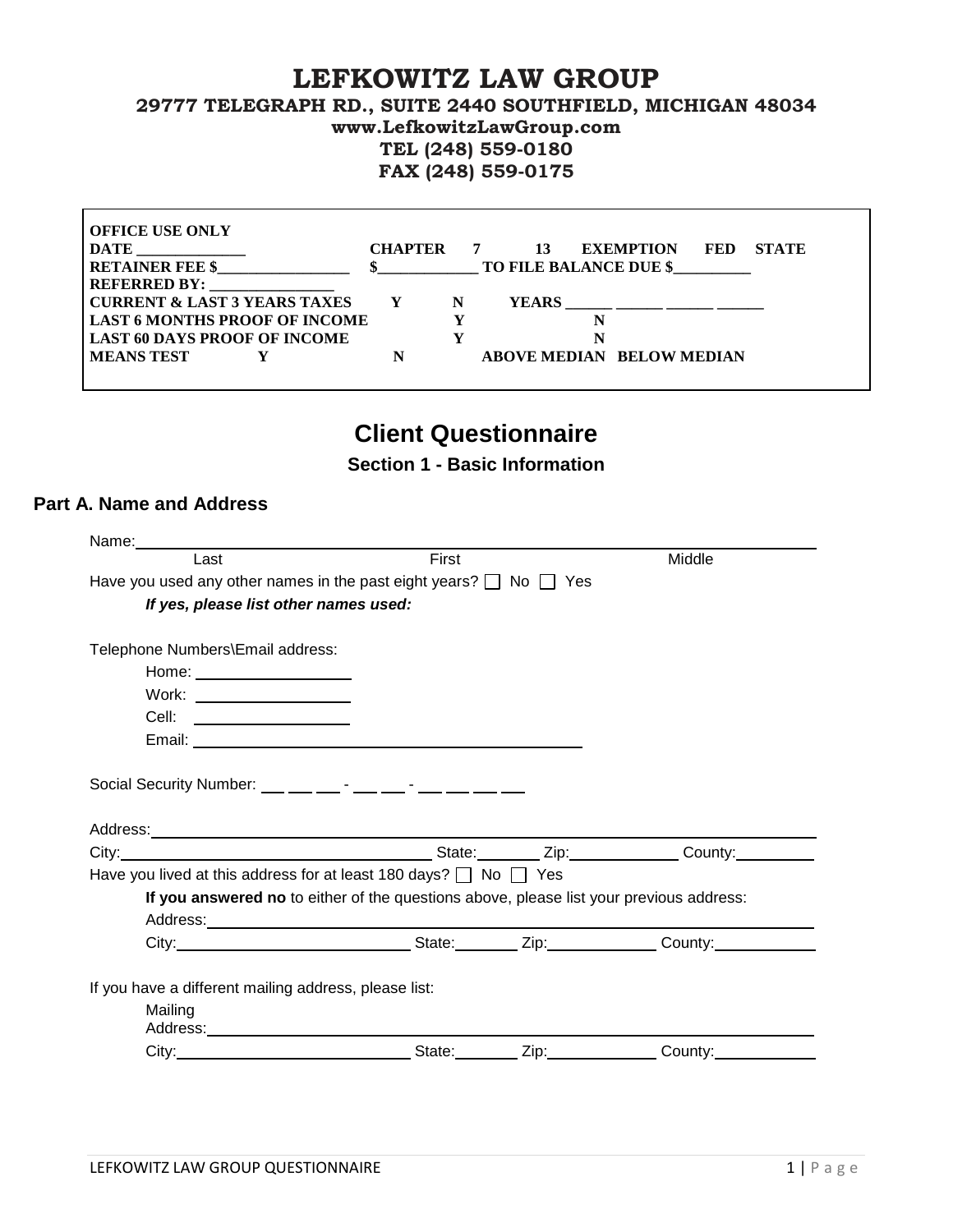### **Part B. Name and Address of Spouse**

| Last                                                                                                                                                                                                                                                                                                           | First | Middle |
|----------------------------------------------------------------------------------------------------------------------------------------------------------------------------------------------------------------------------------------------------------------------------------------------------------------|-------|--------|
| Have you used any other names in the past eight years? $\Box$ No $\Box$ Yes                                                                                                                                                                                                                                    |       |        |
| If yes, please list other names used:                                                                                                                                                                                                                                                                          |       |        |
| Telephone Numbers\Email address:                                                                                                                                                                                                                                                                               |       |        |
|                                                                                                                                                                                                                                                                                                                |       |        |
| Work: _______________________                                                                                                                                                                                                                                                                                  |       |        |
| Cell: _________________                                                                                                                                                                                                                                                                                        |       |        |
|                                                                                                                                                                                                                                                                                                                |       |        |
| Social Security Number: $\frac{1}{1}$ $\frac{1}{1}$ $\frac{1}{1}$ $\frac{1}{1}$ $\frac{1}{1}$ $\frac{1}{1}$ $\frac{1}{1}$ $\frac{1}{1}$ $\frac{1}{1}$ $\frac{1}{1}$ $\frac{1}{1}$ $\frac{1}{1}$ $\frac{1}{1}$ $\frac{1}{1}$ $\frac{1}{1}$ $\frac{1}{1}$ $\frac{1}{1}$ $\frac{1}{1}$ $\frac{1}{1}$ $\frac{1}{1$ |       |        |
|                                                                                                                                                                                                                                                                                                                |       |        |
| City: Cubic City: Cubic County: Cubic County: County: County: County:                                                                                                                                                                                                                                          |       |        |
| Have you lived at this address for at least 180 days? $\Box$ No $\Box$ Yes                                                                                                                                                                                                                                     |       |        |
| If you answered no to either of the questions above, please list your previous address:                                                                                                                                                                                                                        |       |        |
|                                                                                                                                                                                                                                                                                                                |       |        |
|                                                                                                                                                                                                                                                                                                                |       |        |
| City: Cubical City: City: Cubical County: County: County: County: County: County: County: County: County: County: County: County: County: County: County: County: County: County: County: County: County: County: County: Coun<br>Part C. Prior and/or Pending Bankruptcy Cases                                |       |        |
| Have you filed a bankruptcy case in the last 8 years? $\Box$ No $\Box$ Yes                                                                                                                                                                                                                                     |       |        |
|                                                                                                                                                                                                                                                                                                                |       |        |
|                                                                                                                                                                                                                                                                                                                |       |        |
|                                                                                                                                                                                                                                                                                                                |       |        |
| If yes, name of debtor: Note and the set of the set of the set of the set of the set of the set of the set of the set of the set of the set of the set of the set of the set of the set of the set of the set of the set of th                                                                                 |       |        |
| Are there currently any bankruptcy cases pending involving you, your business, your spouse, or your spouse's<br>business? $\Box$ No $\Box$ Yes                                                                                                                                                                 |       |        |
|                                                                                                                                                                                                                                                                                                                |       |        |
|                                                                                                                                                                                                                                                                                                                |       |        |
|                                                                                                                                                                                                                                                                                                                |       |        |
|                                                                                                                                                                                                                                                                                                                |       |        |
|                                                                                                                                                                                                                                                                                                                |       |        |
|                                                                                                                                                                                                                                                                                                                |       |        |
| Part D. Debtors who reside as Tenants of Residential Property<br>If you rent your place of residence, does a landlord hold a judgment against you? $\Box$ No $\Box$ Yes<br>If yes, please provide the name and address of the landlord:                                                                        |       |        |
|                                                                                                                                                                                                                                                                                                                |       |        |

City:State:Zip: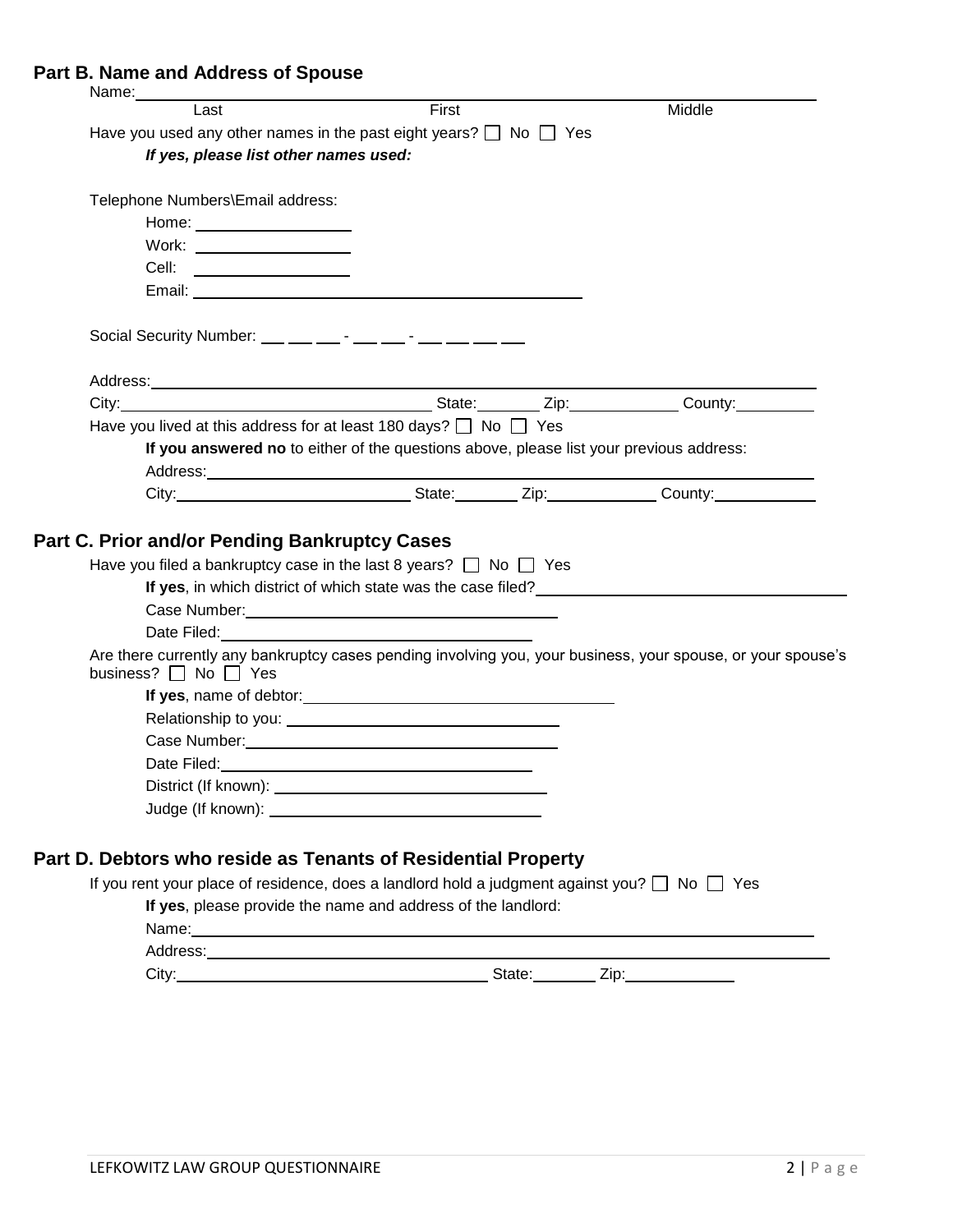# **Section 2 Property**

## **Part A. Real Estate (Schedule A)**

List all real estate which you own or are a joint owner of, even if you still owe money on the property.

| Address and description of property | Owned by<br>Husband,<br>Wife, Joint<br>or<br>Community | Value | Your %<br>ownership, or \$<br>amount, if you<br>and spouse are<br>not sole owners | List all mortgages,<br>home equity loans,<br>and liens:<br>What is the \$ value of the<br>loan, lien or mortgage?<br>What is your monthly<br>payment? How many<br>payments are left? | Who issued the lien, loan<br>or mortgage? (Name,<br>Address of Institution) | <b>Office Use</b><br>Only<br>Exemptions? |
|-------------------------------------|--------------------------------------------------------|-------|-----------------------------------------------------------------------------------|--------------------------------------------------------------------------------------------------------------------------------------------------------------------------------------|-----------------------------------------------------------------------------|------------------------------------------|
|                                     |                                                        |       |                                                                                   |                                                                                                                                                                                      |                                                                             |                                          |
|                                     |                                                        |       |                                                                                   |                                                                                                                                                                                      |                                                                             |                                          |
|                                     |                                                        |       |                                                                                   |                                                                                                                                                                                      |                                                                             |                                          |
|                                     |                                                        |       |                                                                                   |                                                                                                                                                                                      |                                                                             |                                          |
|                                     |                                                        |       |                                                                                   |                                                                                                                                                                                      |                                                                             |                                          |
|                                     |                                                        |       |                                                                                   |                                                                                                                                                                                      |                                                                             |                                          |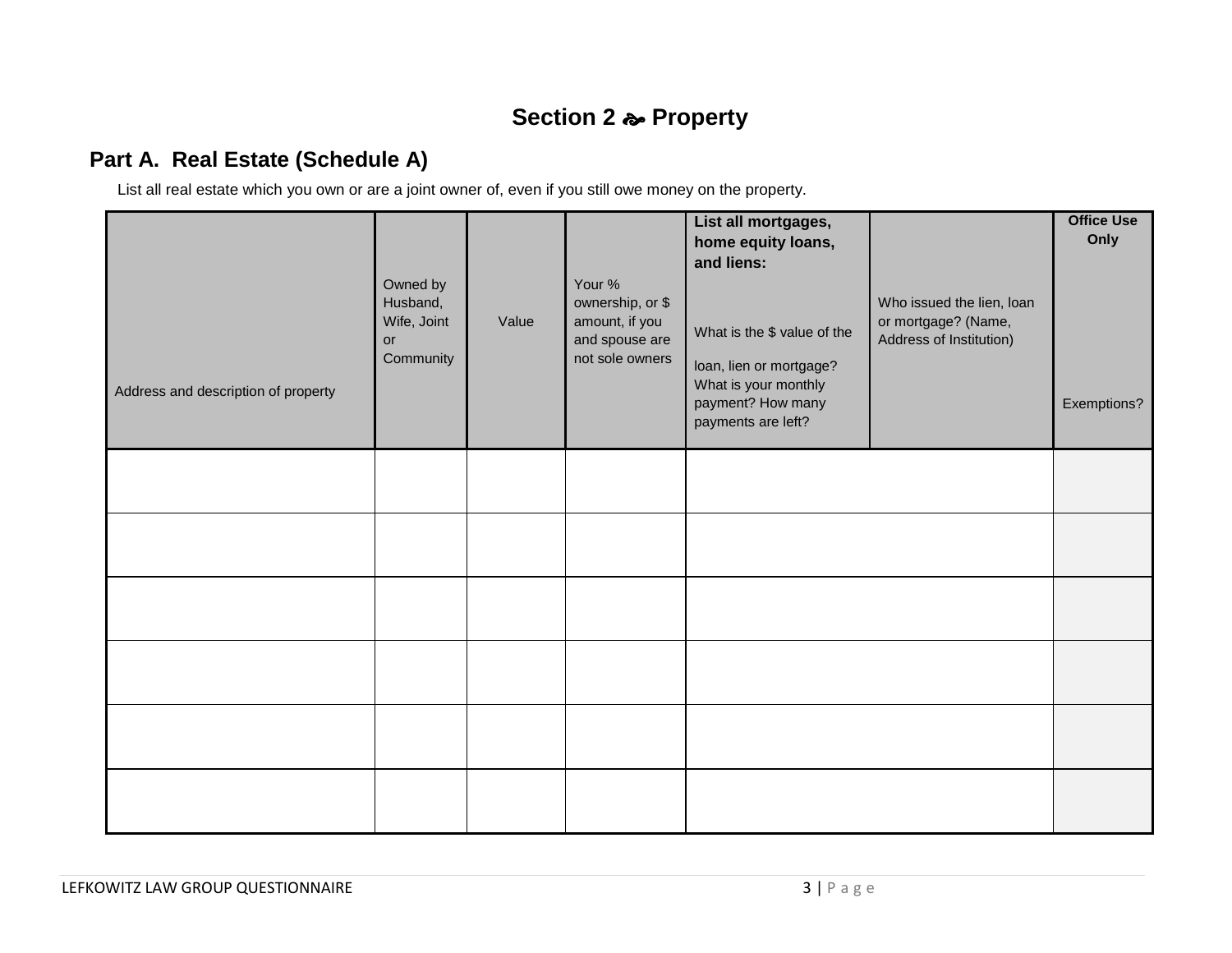### **Part B. Personal Property (Schedule B)**

For each type of property listed below, indicate whether you own any property of that category, and, if you do, fill in the remaining information. You can think of the value as the replacement value. For property acquired for personal or family use, replacement value is the price a retail merchant would charge for a property of that kind, considering the age and condition of that property.

|                                                                                        |           |                        | Husband, Wife,<br>Joint, |       | <b>Office Use Only</b> |
|----------------------------------------------------------------------------------------|-----------|------------------------|--------------------------|-------|------------------------|
|                                                                                        | Yes/      |                        | Community                |       |                        |
| Type of Property                                                                       | <b>No</b> | Description & Location |                          | Value | Exemptions?            |
| 1. Cash on hand                                                                        |           |                        |                          |       |                        |
| 2. Checking/Savings<br>Account, Certificates of<br>deposit, other bank<br>accounts     |           |                        |                          |       |                        |
| 3. Security deposits held<br>by utility companies,<br>landlord                         |           |                        |                          |       |                        |
| 4. Household goods,<br>furniture, including audio,<br>video, and computer<br>equipment |           |                        |                          |       |                        |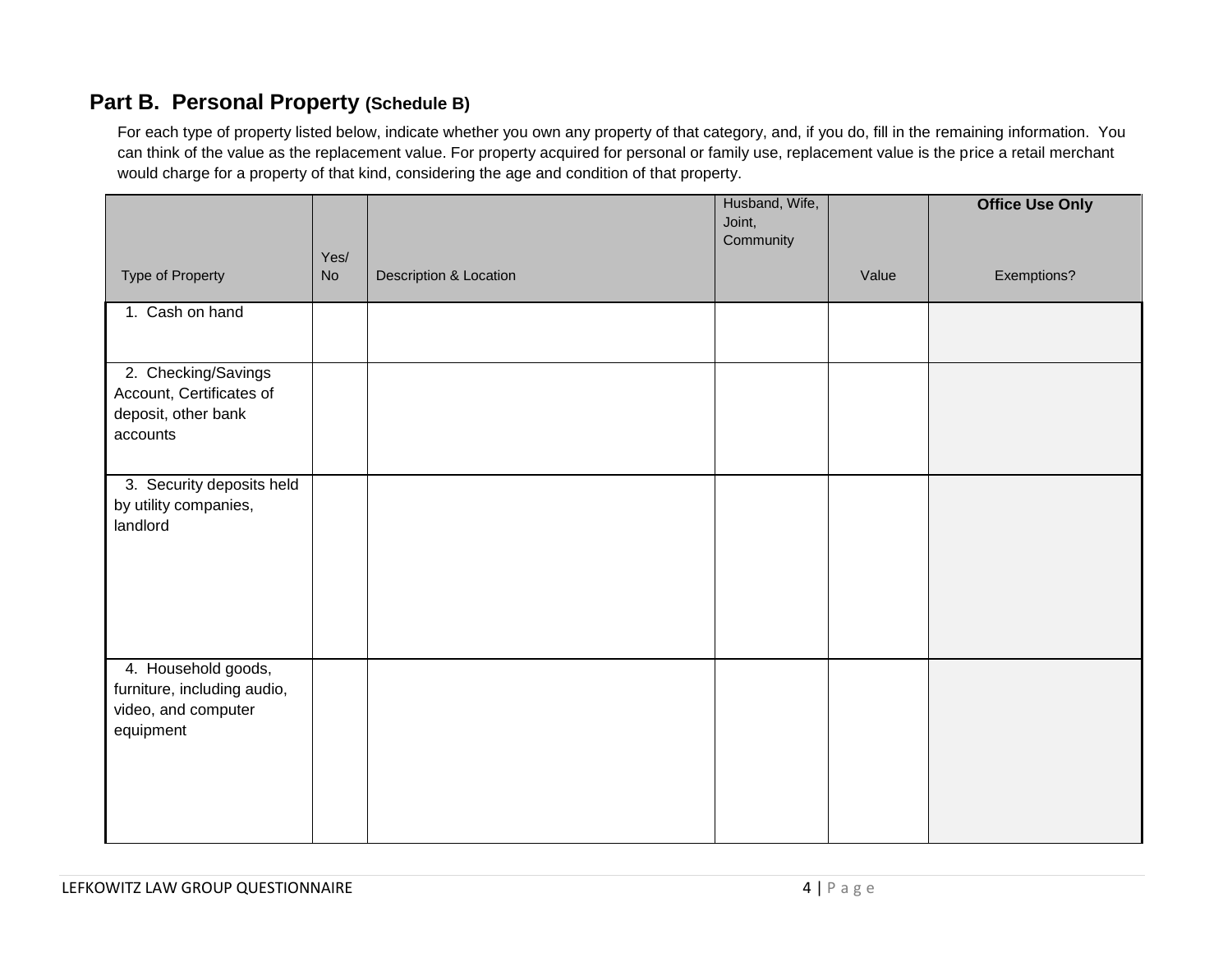|                                                        |                   |                        | Husband, Wife,<br>Joint, |       | <b>Office Use Only</b> |
|--------------------------------------------------------|-------------------|------------------------|--------------------------|-------|------------------------|
|                                                        | Yes/<br><b>No</b> |                        | Community                | Value |                        |
| <b>Type of Property</b>                                |                   | Description & Location |                          |       | Exemptions?            |
| 5. Books, pictures, art<br>objects, records, compact   |                   |                        |                          |       |                        |
| discs, collectibles                                    |                   |                        |                          |       |                        |
|                                                        |                   |                        |                          |       |                        |
|                                                        |                   |                        |                          |       |                        |
| 6. Clothing                                            |                   |                        |                          |       |                        |
|                                                        |                   |                        |                          |       |                        |
| 7. Furs and jewelry                                    |                   |                        |                          |       |                        |
|                                                        |                   |                        |                          |       |                        |
| 8. Sports, photographic,                               |                   |                        |                          |       |                        |
| hobby equipment, firearms                              |                   |                        |                          |       |                        |
|                                                        |                   |                        |                          |       |                        |
| 9. Interest in insurance<br>policies-specify refund or |                   |                        |                          |       |                        |
| cancellation value                                     |                   |                        |                          |       |                        |
| 10. Annuities                                          |                   |                        |                          |       |                        |
|                                                        |                   |                        |                          |       |                        |
| 11. Interests in an<br>education IRA, as defined       |                   |                        |                          |       |                        |
| in 26 USC § 530(b)(1)                                  |                   |                        |                          |       |                        |
|                                                        |                   |                        |                          |       |                        |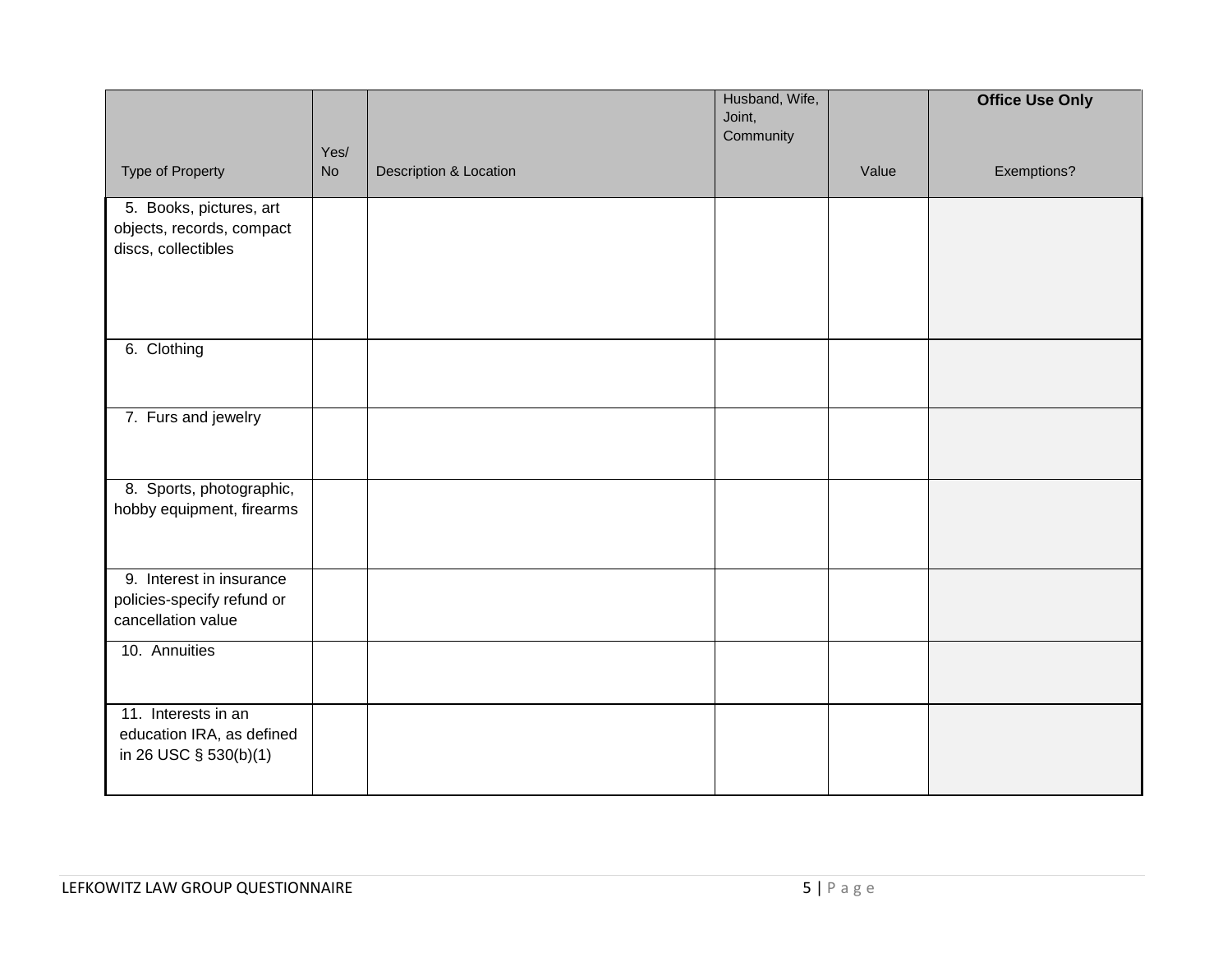|                                                                           |           |                                   | Husband, Wife,<br>Joint, |       | <b>Office Use Only</b> |
|---------------------------------------------------------------------------|-----------|-----------------------------------|--------------------------|-------|------------------------|
|                                                                           | Yes/      |                                   | Community                |       |                        |
| <b>Type of Property</b>                                                   | <b>No</b> | <b>Description &amp; Location</b> |                          | Value | Exemptions?            |
| 12. Interests in pension or<br>profit sharing plans                       |           |                                   |                          |       |                        |
| 13. Stock and interests in<br>incorporated/<br>unincorporated business    |           |                                   |                          |       |                        |
| 14. Interests in<br>partnerships/joint ventures                           |           |                                   |                          |       |                        |
| 15. Bonds                                                                 |           |                                   |                          |       |                        |
| 16. Accounts receivable                                                   |           |                                   |                          |       |                        |
| 17. Alimony/family<br>support to which you are<br>entitled                |           |                                   |                          |       |                        |
| 18. Other liquidated debts<br>owed to you, including tax<br>refunds       |           |                                   |                          |       |                        |
| 19. Equitable or future<br>interests or life estates                      |           |                                   |                          |       |                        |
| 20. Interests in estate of<br>decedent or life insurance<br>plan or trust |           |                                   |                          |       |                        |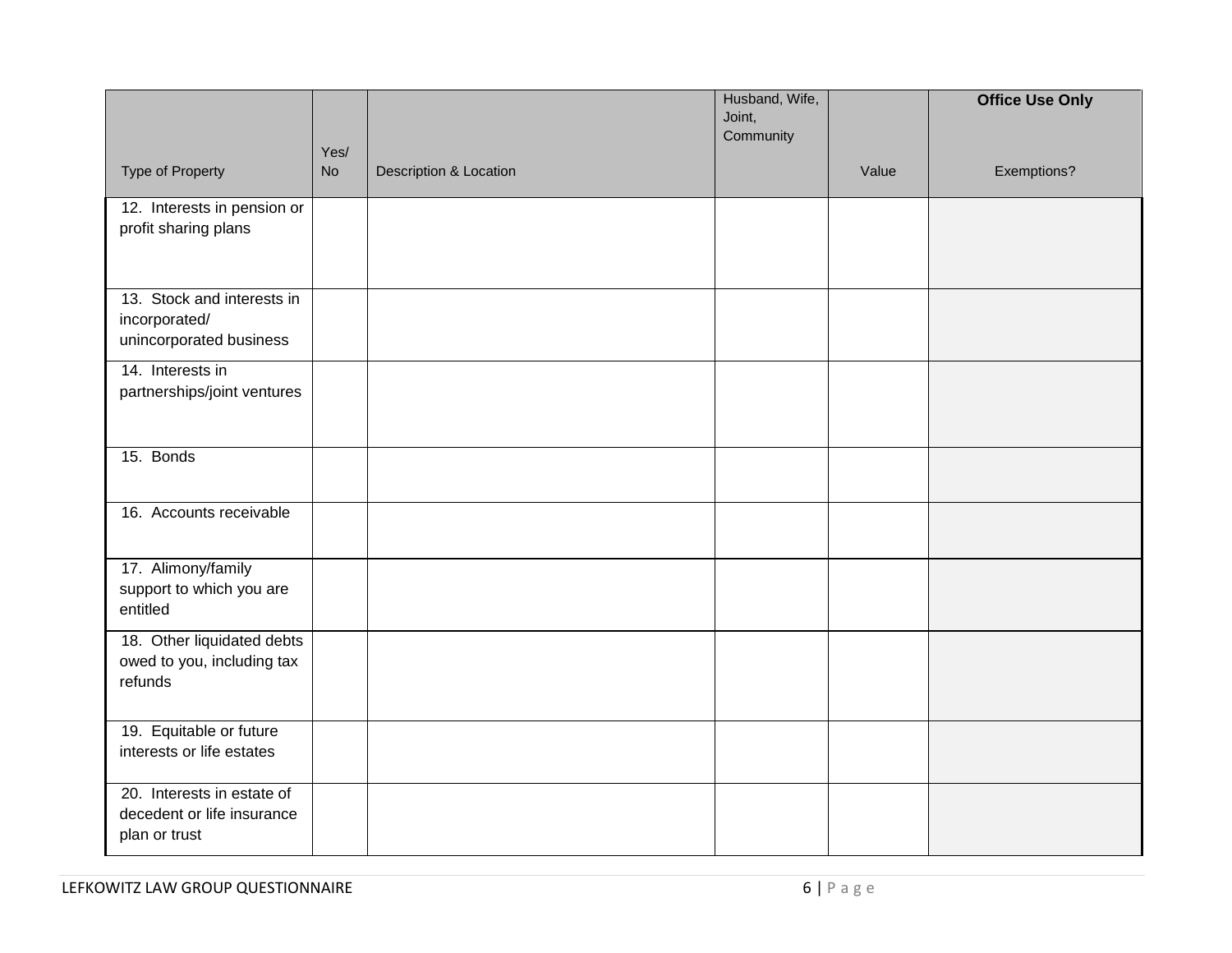|                                                                                         |           |                                   | Husband, Wife,<br>Joint, |       | <b>Office Use Only</b> |
|-----------------------------------------------------------------------------------------|-----------|-----------------------------------|--------------------------|-------|------------------------|
|                                                                                         | Yes/      |                                   | Community                |       |                        |
| Type of Property                                                                        | <b>No</b> | <b>Description &amp; Location</b> |                          | Value | Exemptions?            |
| 21. Other contigent/<br>unliquidated claims,<br>including tax refunds,<br>counterclaims |           |                                   |                          |       |                        |
| 22. Patents, copyrights,<br>other intellectual property                                 |           |                                   |                          |       |                        |
| 23. Licenses, franchises                                                                |           |                                   |                          |       |                        |
| 24. Customer List or<br>other compilation                                               |           |                                   |                          |       |                        |
| 25. Automobiles, trucks,<br>trailers, and accessories.                                  |           |                                   |                          |       |                        |
| 26. Boats, motors, and<br>accessories                                                   |           |                                   |                          |       |                        |
| 27. Aircraft and<br>accessories                                                         |           |                                   |                          |       |                        |
| 28. Office equipment,<br>supplies                                                       |           |                                   |                          |       |                        |
| 29. Machinery, fixtures<br>etc. for business                                            |           |                                   |                          |       |                        |
| 30. Inventory                                                                           |           |                                   |                          |       |                        |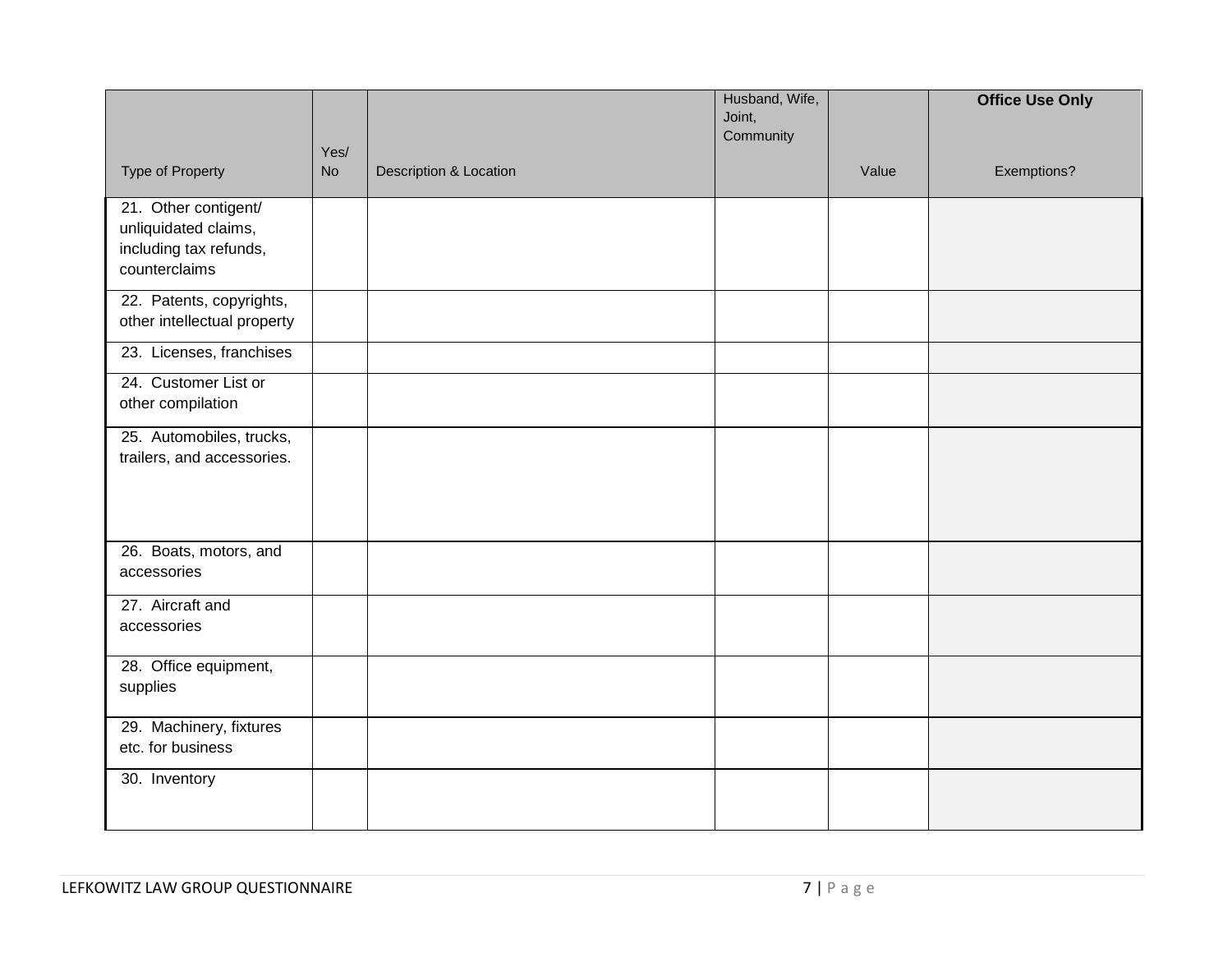|                                                           |            |                        | Husband, Wife,<br>Joint,<br>Community |       | <b>Office Use Only</b> |
|-----------------------------------------------------------|------------|------------------------|---------------------------------------|-------|------------------------|
| Type of Property                                          | Yes/<br>No | Description & Location |                                       | Value | Exemptions?            |
| 31. Animals                                               |            |                        |                                       |       |                        |
| 32. Crops-growing or<br>harvested                         |            |                        |                                       |       |                        |
| 33. Farming equipment<br>and implements                   |            |                        |                                       |       |                        |
| 34. Farm supplies,<br>chemicals, feed                     |            |                        |                                       |       |                        |
| 35. Other personal<br>property of any kind not<br>listed. |            |                        |                                       |       |                        |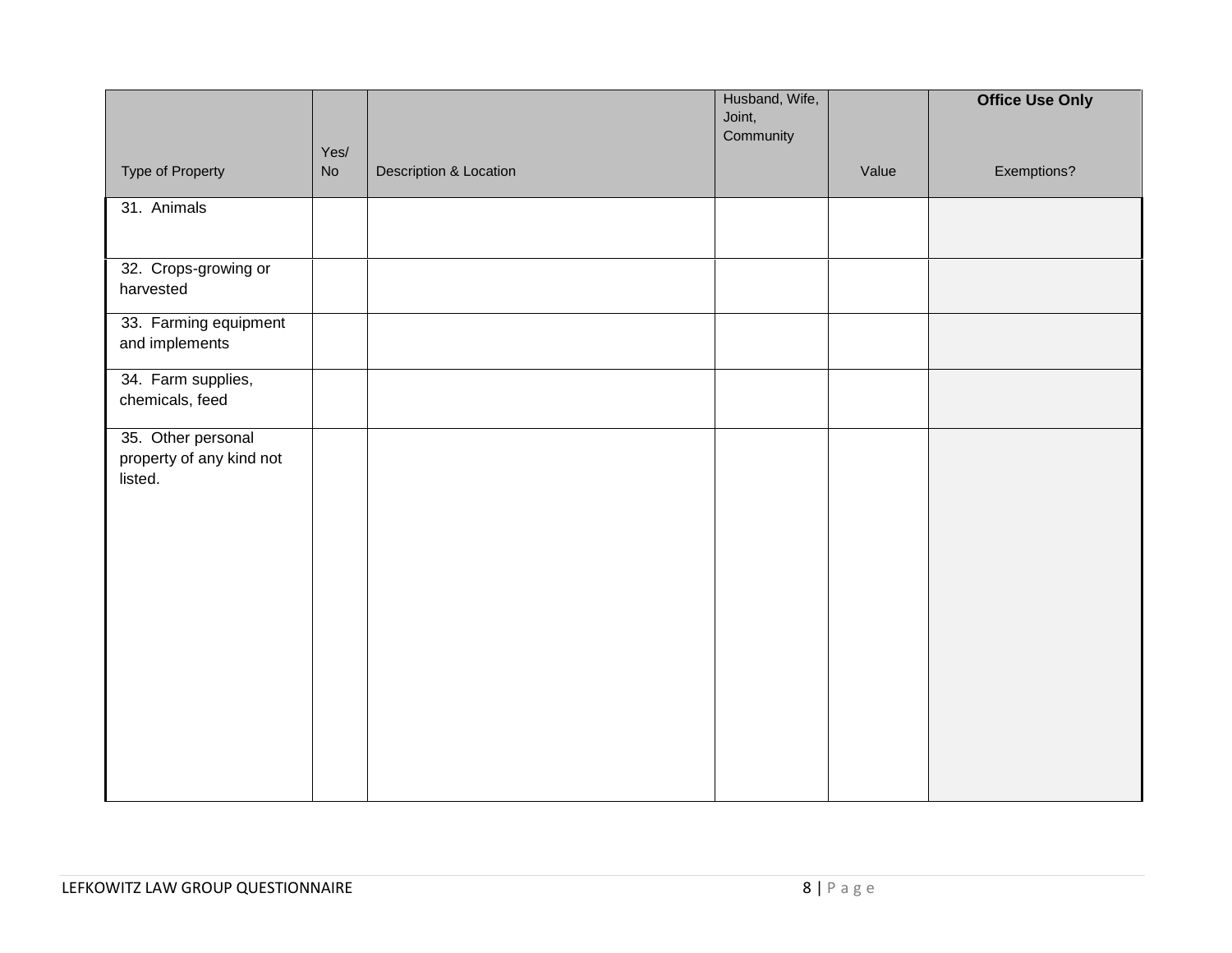### **Section 3 Debts**

List below all debts that you owe, or that creditors claim that you owe.

|                             | 1. Creditor Name and Address                                                                              |                |                                                                                                                             |                                   |                        | <b>Office Use Only</b>                                                      |
|-----------------------------|-----------------------------------------------------------------------------------------------------------|----------------|-----------------------------------------------------------------------------------------------------------------------------|-----------------------------------|------------------------|-----------------------------------------------------------------------------|
|                             | 2. Account Number, if any                                                                                 |                | Name and address of codebtor, if any                                                                                        |                                   |                        |                                                                             |
| Type of Debt                | 3. Date/range of dates when debt was<br>incurred<br>4. Contact person's name and address, if<br>different | Amount<br>owed | What is debt for?<br>Is debt secured by any property? (If so,<br>please list monthly payment and number of<br>months left.) | Do you<br>dispute<br>the<br>debt? | Sched<br>D, E or<br>F? | Lawsuit pending?<br>Collection agency<br>assigned? Counsel<br>for creditor? |
| Home loans/                 |                                                                                                           |                |                                                                                                                             |                                   |                        |                                                                             |
| mortgages                   |                                                                                                           |                |                                                                                                                             |                                   |                        |                                                                             |
| Car loans                   |                                                                                                           |                |                                                                                                                             |                                   |                        |                                                                             |
| Other bank                  |                                                                                                           |                |                                                                                                                             |                                   |                        |                                                                             |
| loans                       |                                                                                                           |                |                                                                                                                             |                                   |                        |                                                                             |
| Personal                    |                                                                                                           |                |                                                                                                                             |                                   |                        |                                                                             |
| loans                       |                                                                                                           |                |                                                                                                                             |                                   |                        |                                                                             |
| Student loans               |                                                                                                           |                |                                                                                                                             |                                   |                        |                                                                             |
| Major credit                |                                                                                                           |                |                                                                                                                             |                                   |                        |                                                                             |
| card debts<br>(Visa, Am Ex, |                                                                                                           |                |                                                                                                                             |                                   |                        |                                                                             |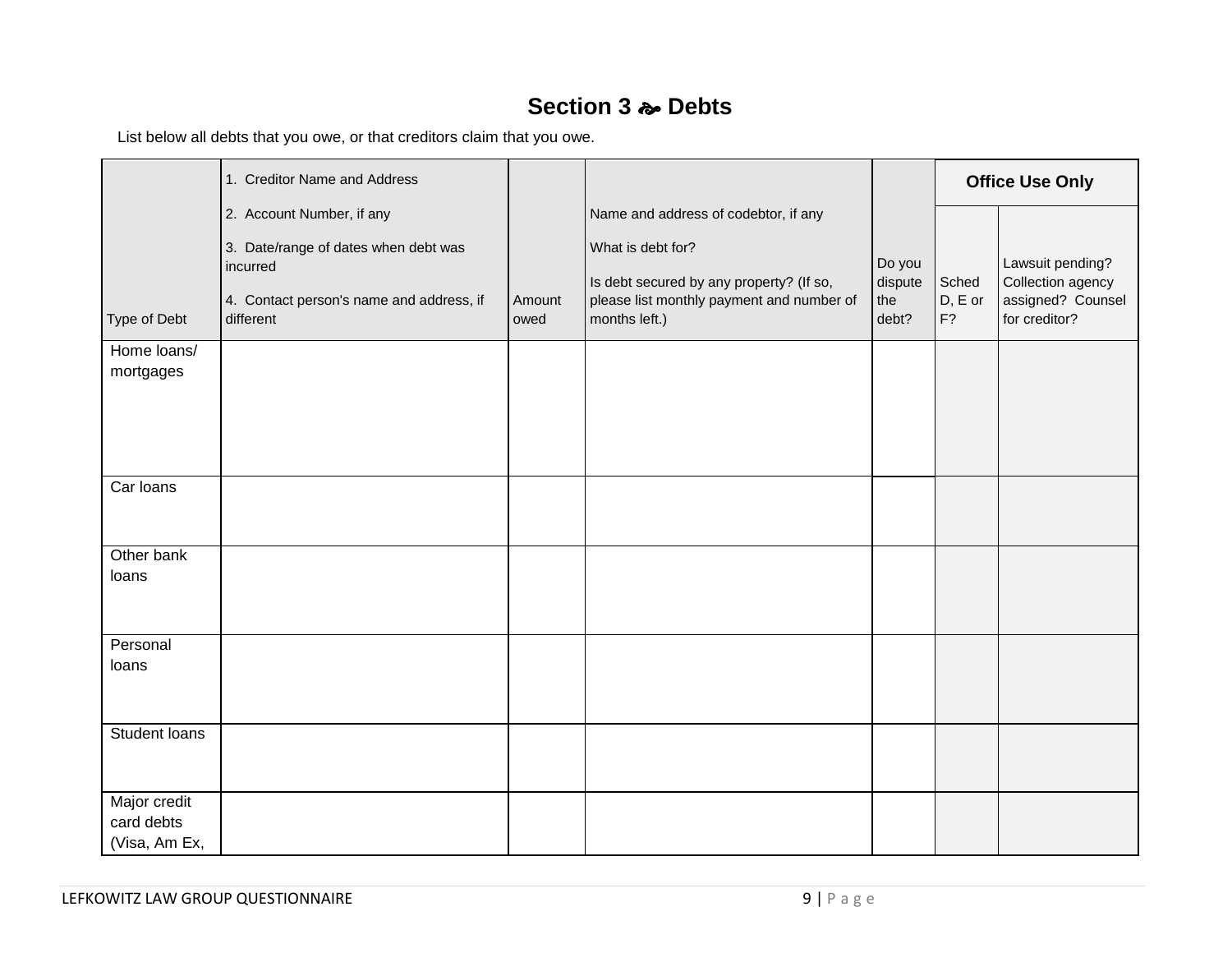|                                                                      | 1. Creditor Name and Address                                                                    |        |                                                                                                            |                          |                    | <b>Office Use Only</b>                                     |
|----------------------------------------------------------------------|-------------------------------------------------------------------------------------------------|--------|------------------------------------------------------------------------------------------------------------|--------------------------|--------------------|------------------------------------------------------------|
|                                                                      | 2. Account Number, if any                                                                       |        | Name and address of codebtor, if any                                                                       |                          |                    |                                                            |
|                                                                      | Date/range of dates when debt was<br>3.<br>incurred<br>4. Contact person's name and address, if | Amount | What is debt for?<br>Is debt secured by any property? (If so,<br>please list monthly payment and number of | Do you<br>dispute<br>the | Sched<br>$D, E$ or | Lawsuit pending?<br>Collection agency<br>assigned? Counsel |
| Type of Debt                                                         | different                                                                                       | owed   | months left.)                                                                                              | debt?                    | IF?                | for creditor?                                              |
| Mastercard,<br>Discover) -<br>continue on next<br>page, if necessary |                                                                                                 |        |                                                                                                            |                          |                    |                                                            |

|                                                                                   | 1. Creditor Name and Address                                                                                                           |                |                                                                                                                                                                     |                                   |                             | <b>Office Use Only</b>                                                      |
|-----------------------------------------------------------------------------------|----------------------------------------------------------------------------------------------------------------------------------------|----------------|---------------------------------------------------------------------------------------------------------------------------------------------------------------------|-----------------------------------|-----------------------------|-----------------------------------------------------------------------------|
| Type of Debt                                                                      | 2. Account Number, if any<br>3. Date/range of dates when debt was<br>incurred<br>4. Contact person's name and address, if<br>different | Amount<br>owed | Name and address of codebtor, if any<br>What is debt for?<br>Is debt secured by any property? (If so,<br>please list monthly payment and number of<br>months left.) | Do you<br>dispute<br>the<br>debt? | Sched<br>$D, E$ or<br>$F$ ? | Lawsuit pending?<br>Collection agency<br>assigned? Counsel<br>for creditor? |
| Unpaid credit<br>cards, (Visa,<br>Am Ex,<br>Mastercard,<br>Discover)<br>continued |                                                                                                                                        |                |                                                                                                                                                                     |                                   |                             |                                                                             |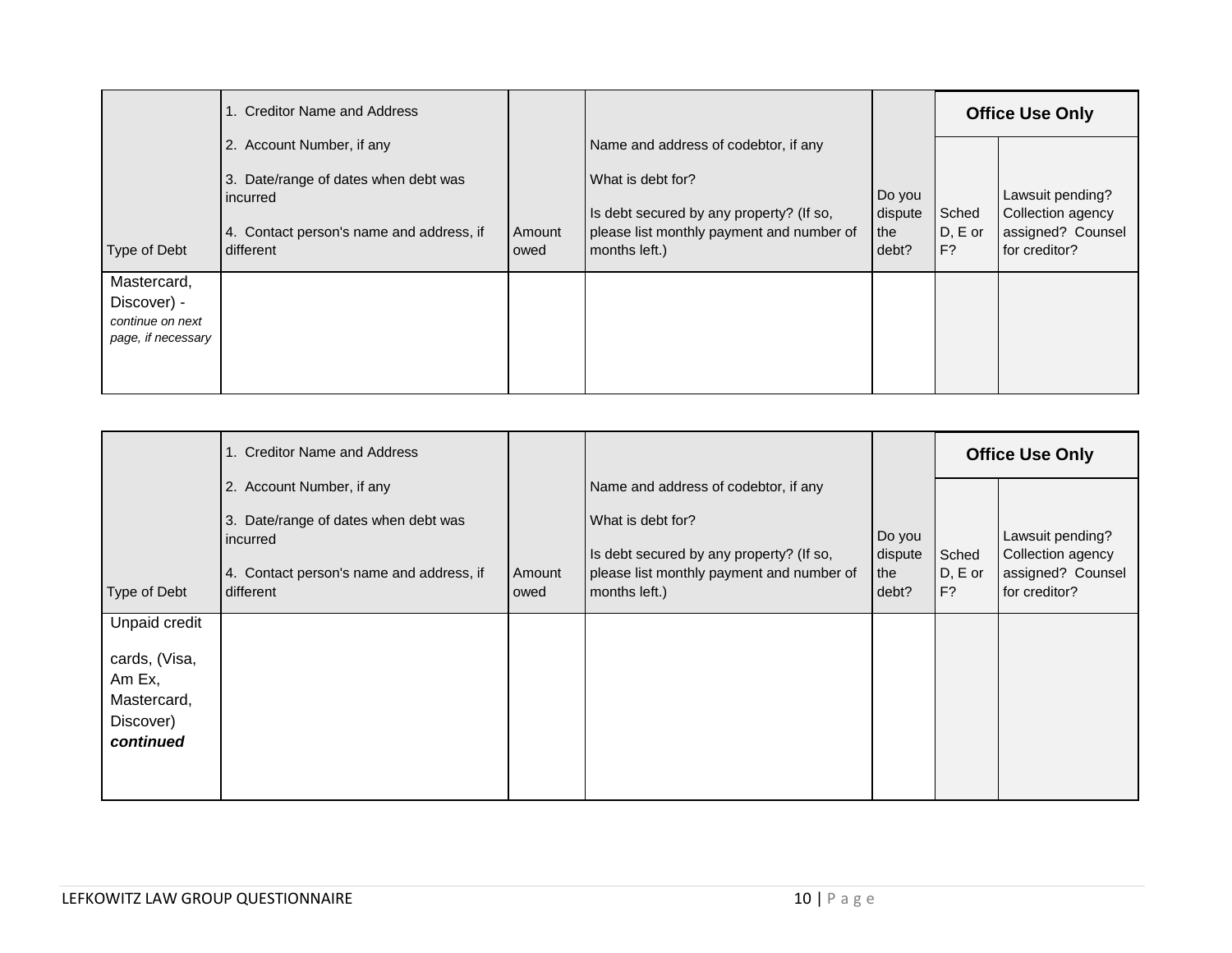|                                                                    | 1. Creditor Name and Address                                                                                                           |                |                                                                                                                                                                     |                                   |                        | <b>Office Use Only</b>                                                      |
|--------------------------------------------------------------------|----------------------------------------------------------------------------------------------------------------------------------------|----------------|---------------------------------------------------------------------------------------------------------------------------------------------------------------------|-----------------------------------|------------------------|-----------------------------------------------------------------------------|
| Type of Debt                                                       | 2. Account Number, if any<br>3. Date/range of dates when debt was<br>incurred<br>4. Contact person's name and address, if<br>different | Amount<br>owed | Name and address of codebtor, if any<br>What is debt for?<br>Is debt secured by any property? (If so,<br>please list monthly payment and number of<br>months left.) | Do you<br>dispute<br>the<br>debt? | Sched<br>D, E or<br>F? | Lawsuit pending?<br>Collection agency<br>assigned? Counsel<br>for creditor? |
| Department<br>store credit<br>card debts                           |                                                                                                                                        |                |                                                                                                                                                                     |                                   |                        |                                                                             |
| Other credit<br>card debts<br>(Gas cards,<br>phone cards,<br>etc.) |                                                                                                                                        |                |                                                                                                                                                                     |                                   |                        |                                                                             |
| Unpaid<br>medical bills                                            |                                                                                                                                        |                |                                                                                                                                                                     |                                   |                        |                                                                             |
| Unpaid utility<br>bills                                            |                                                                                                                                        |                |                                                                                                                                                                     |                                   |                        |                                                                             |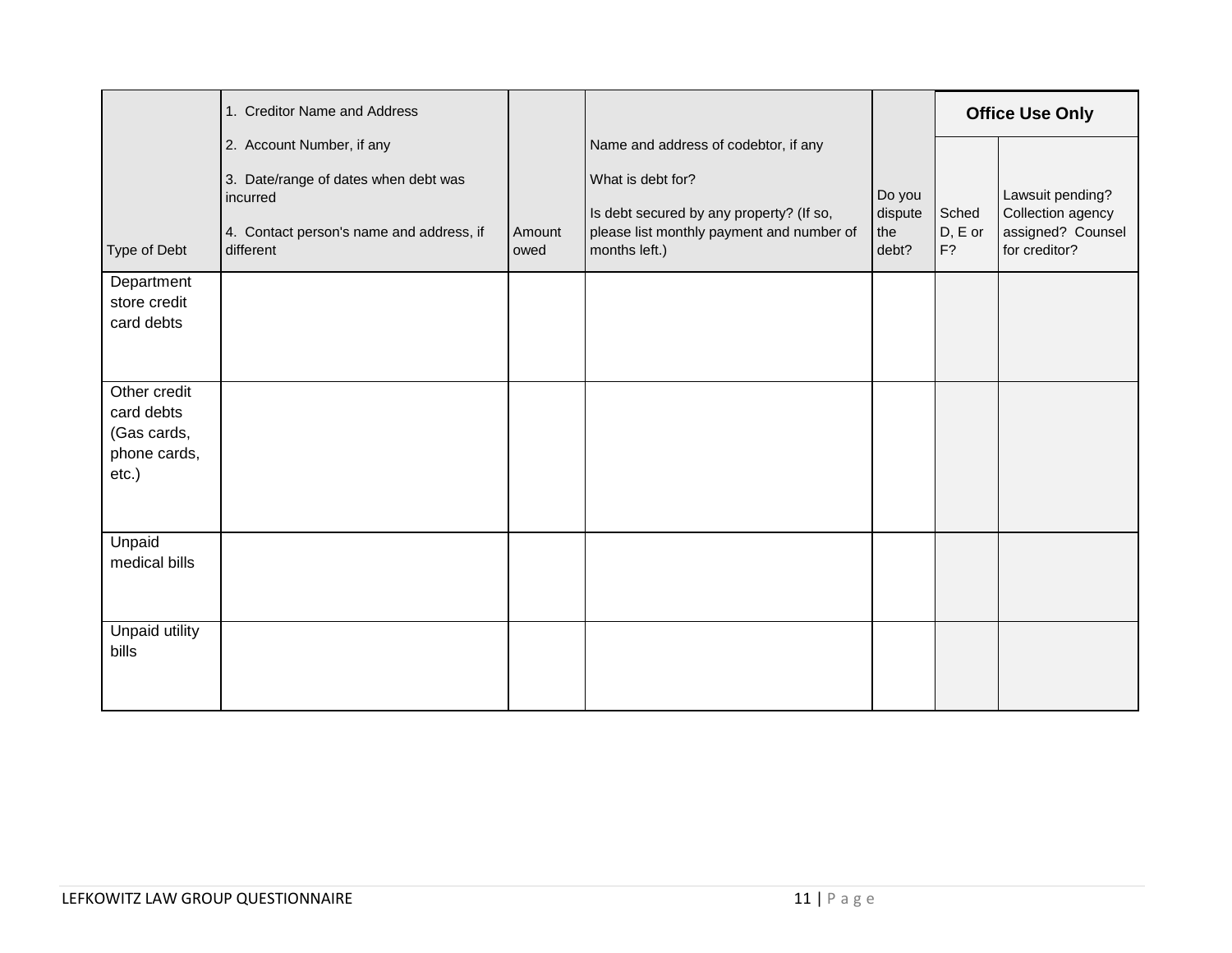|                                       | 1. Creditor Name and Address                                                                                                           |                |                                                                                                                                                                     |                                   |                          | <b>Office Use Only</b>                                                      |
|---------------------------------------|----------------------------------------------------------------------------------------------------------------------------------------|----------------|---------------------------------------------------------------------------------------------------------------------------------------------------------------------|-----------------------------------|--------------------------|-----------------------------------------------------------------------------|
| Type of Debt                          | 2. Account Number, if any<br>3. Date/range of dates when debt was<br>incurred<br>4. Contact person's name and address, if<br>different | Amount<br>owed | Name and address of codebtor, if any<br>What is debt for?<br>Is debt secured by any property? (If so,<br>please list monthly payment and number of<br>months left.) | Do you<br>dispute<br>the<br>debt? | Sched<br>$D, E$ or<br>F? | Lawsuit pending?<br>Collection agency<br>assigned? Counsel<br>for creditor? |
| Unpaid rent                           |                                                                                                                                        |                |                                                                                                                                                                     |                                   |                          |                                                                             |
| Unpaid taxes                          |                                                                                                                                        |                |                                                                                                                                                                     |                                   |                          |                                                                             |
| Unpaid<br>alimony or<br>child support |                                                                                                                                        |                |                                                                                                                                                                     |                                   |                          |                                                                             |
| Unpaid<br>service fees                |                                                                                                                                        |                |                                                                                                                                                                     |                                   |                          |                                                                             |
| All other<br>unpaid<br>debts/bills    |                                                                                                                                        |                |                                                                                                                                                                     |                                   |                          |                                                                             |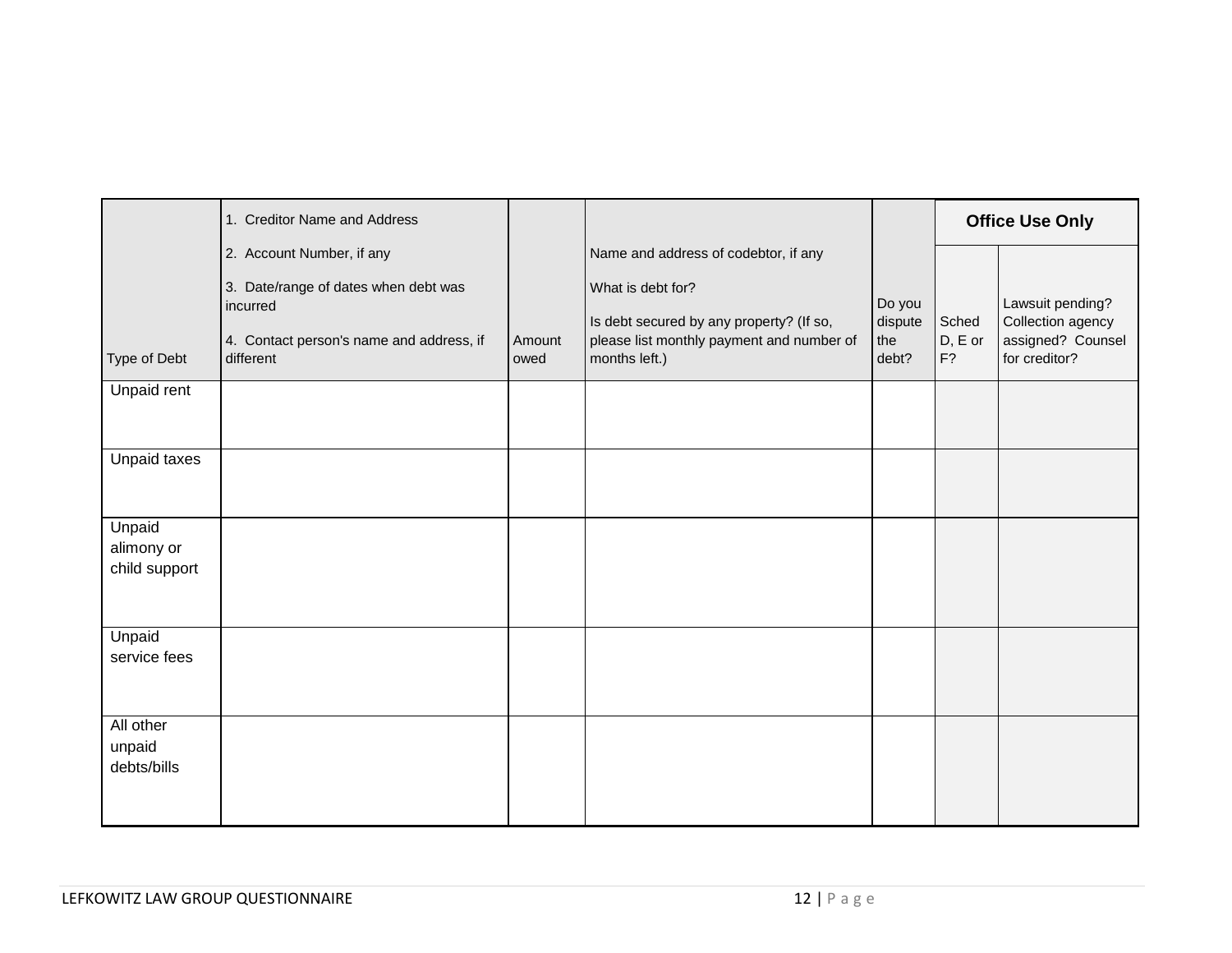# **Section 4 Unexpired Leases and Contracts (Schedule G)**

List below any leases or contracts that are still current that you are a party to. Include residential, car and business leases, and service or business contracts.

| Nature and Description of Contract | Name and Address of Other Party or Parties | Date that Contract Expires |
|------------------------------------|--------------------------------------------|----------------------------|
|                                    |                                            |                            |
|                                    |                                            |                            |
|                                    |                                            |                            |
|                                    |                                            |                            |
|                                    |                                            |                            |
|                                    |                                            |                            |
|                                    |                                            |                            |
|                                    |                                            |                            |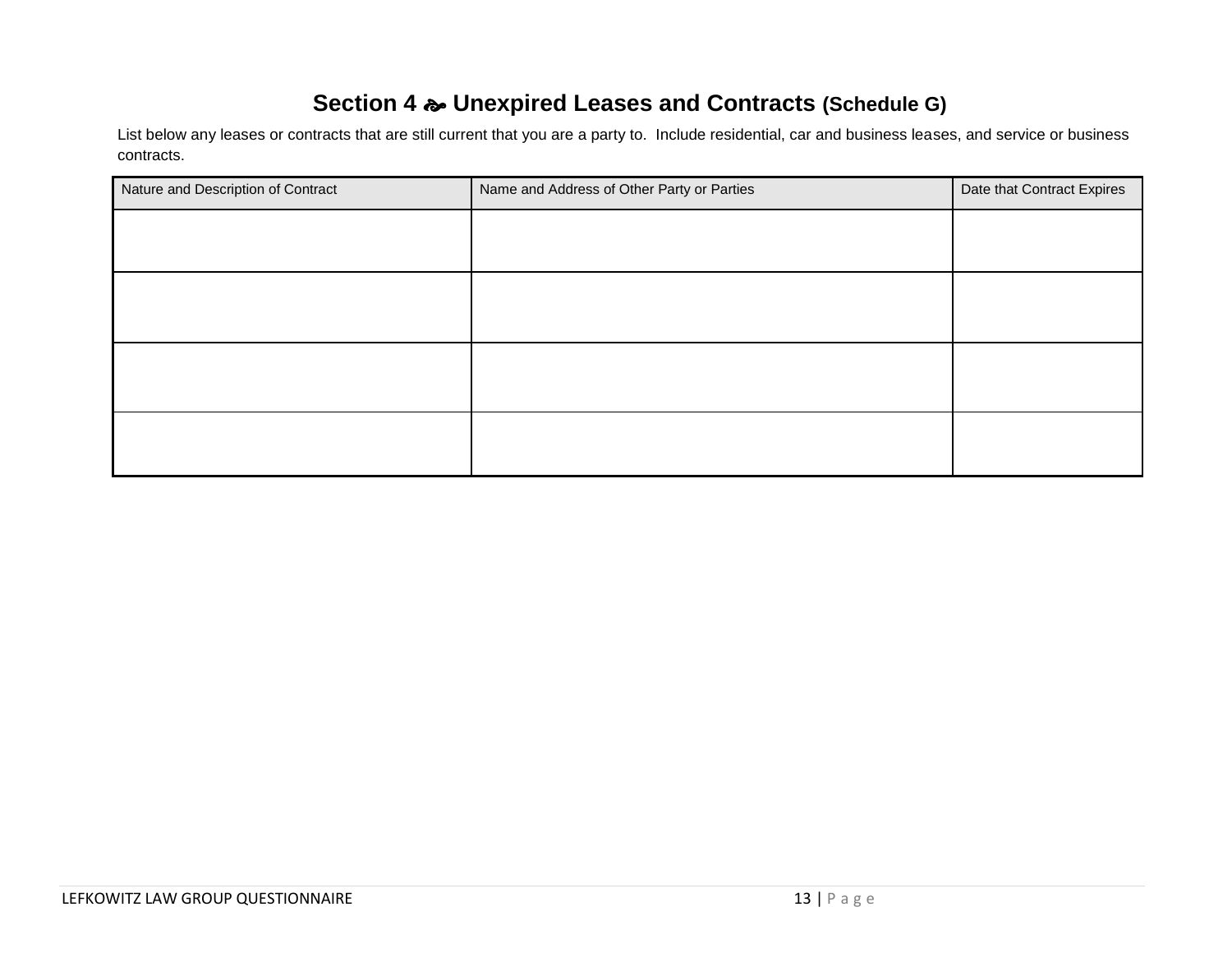| Fill in this information to identify your case:                      |                                                                                      |
|----------------------------------------------------------------------|--------------------------------------------------------------------------------------|
| Debtor 1                                                             |                                                                                      |
| Debtor 2<br>(Spouse, if filing)                                      |                                                                                      |
| United States Bankruptcy Court for the: EASTERN DISTRICT OF MICHIGAN |                                                                                      |
| Case number<br>(If known)                                            | Check if this is:<br>An amended filing<br>A supplement showing post-petition chapter |
| <b>Official Form B 6I</b>                                            | 13 income as of the following date:<br>MM / DD/ YYYY                                 |

# **Schedule I: Your Income 12/13**

**Be as complete and accurate as possible. If two married people are filing together (Debtor 1 and Debtor 2), both are equally responsible for supplying correct information. If you are married and not filing jointly, and your spouse is living with you, include information about your spouse. If you are separated and your spouse is not filing with you, do not include information about your spouse. If more space is needed, attach a separate sheet to this form. On the top of any additional pages, write your name and case number (if known). Answer every question.**

| Part 1: | <b>Describe Employment</b>                                                                                  |                                                     |                          |                               |
|---------|-------------------------------------------------------------------------------------------------------------|-----------------------------------------------------|--------------------------|-------------------------------|
| 1.      | Fill in your employment<br>information.                                                                     |                                                     | Debtor 1                 | Debtor 2 or non-filing spouse |
|         | If you have more than one job,<br>attach a separate page with<br>information about additional<br>employers. | <b>Employment status</b>                            | Employed<br>Not employed | Employed<br>Not employed      |
|         | Include part-time, seasonal, or<br>self-employed work.                                                      | Occupation                                          |                          |                               |
|         | Occupation may include student<br>or homemaker, if it applies.                                              | <b>Employer's name</b><br><b>Employer's address</b> |                          |                               |
|         |                                                                                                             | How long employed there?                            |                          |                               |
| Part 2: | <b>Give Details About Monthly Income</b>                                                                    |                                                     |                          |                               |

**Estimate monthly income as of the date you file this form.** If you have nothing to report for any line, write \$0 in the space. Include your non-filing spouse unless you are separated.

If you or your non-filing spouse have more than one employer, combine the information for all employers for that person on the lines below. If you need more space, attach a separate sheet to this form.

|              |                                                                                                                                                      |    |        | For Debtor 1 | For Debtor 2 or<br>non-filing spouse |
|--------------|------------------------------------------------------------------------------------------------------------------------------------------------------|----|--------|--------------|--------------------------------------|
| 2.           | List monthly gross wages, salary, and commissions (before all payroll<br>deductions). If not paid monthly, calculate what the monthly wage would be. |    |        |              |                                      |
| 3.           | Estimate and list monthly overtime pay.                                                                                                              | 3. | $+$ \$ |              | +\$                                  |
| $\mathbf{4}$ | <b>Calculate gross Income.</b> Add line $2 +$ line 3.                                                                                                | 4. |        |              |                                      |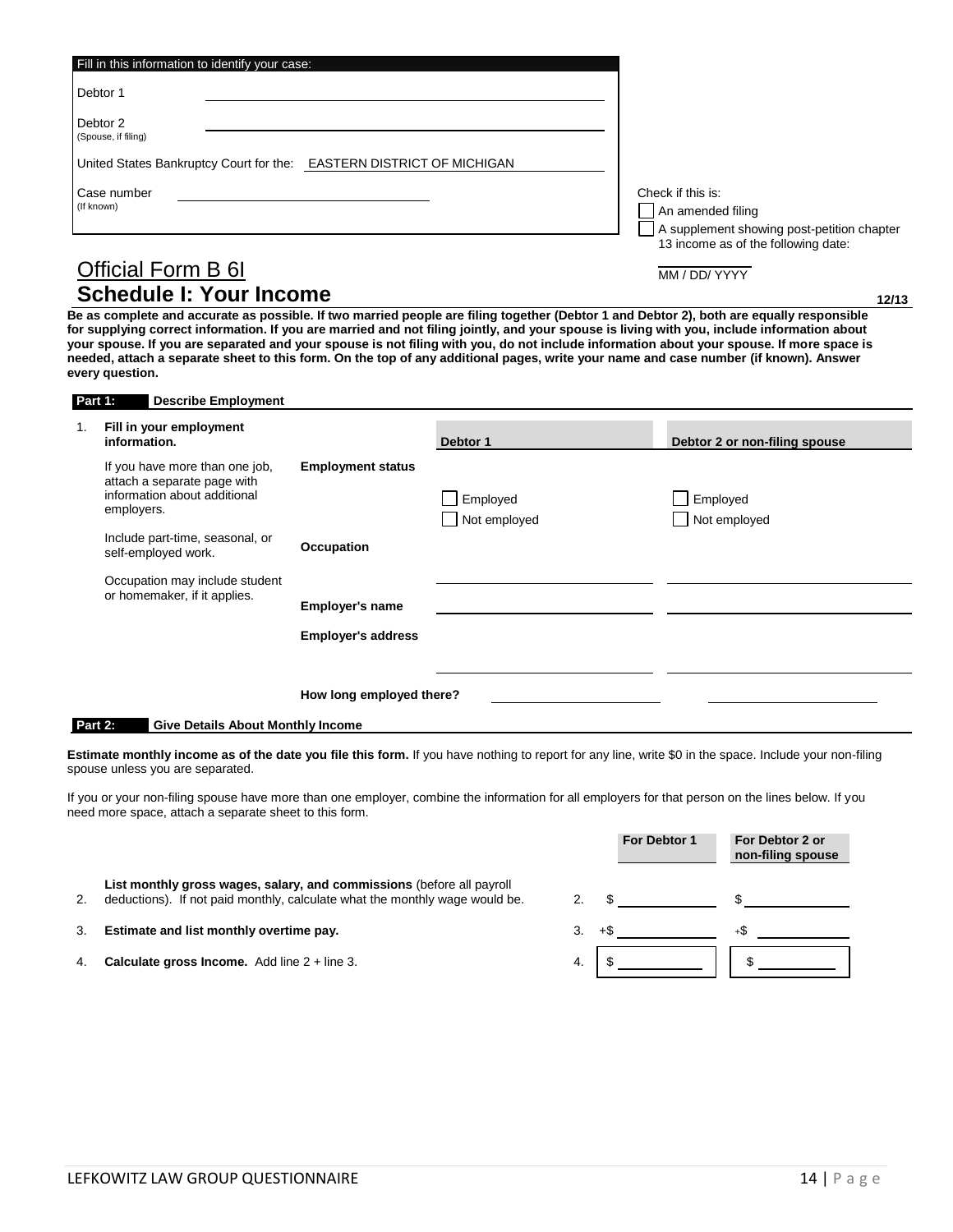|    |                                                                                                                                                                                                                                                                                                                                                                                                                                                                                                                                                                                                                                                                                                                                                                                                                                                                                                                                                                                               |                                                         | For Debtor 1                                                                                                                                           | For Debtor 2 or<br>non-filing spouse                                                                                                                                                                                                                                                                                                                                                                                            |                            |
|----|-----------------------------------------------------------------------------------------------------------------------------------------------------------------------------------------------------------------------------------------------------------------------------------------------------------------------------------------------------------------------------------------------------------------------------------------------------------------------------------------------------------------------------------------------------------------------------------------------------------------------------------------------------------------------------------------------------------------------------------------------------------------------------------------------------------------------------------------------------------------------------------------------------------------------------------------------------------------------------------------------|---------------------------------------------------------|--------------------------------------------------------------------------------------------------------------------------------------------------------|---------------------------------------------------------------------------------------------------------------------------------------------------------------------------------------------------------------------------------------------------------------------------------------------------------------------------------------------------------------------------------------------------------------------------------|----------------------------|
|    |                                                                                                                                                                                                                                                                                                                                                                                                                                                                                                                                                                                                                                                                                                                                                                                                                                                                                                                                                                                               | 4.                                                      |                                                                                                                                                        | \$                                                                                                                                                                                                                                                                                                                                                                                                                              |                            |
| 5. | List all payroll deductions:                                                                                                                                                                                                                                                                                                                                                                                                                                                                                                                                                                                                                                                                                                                                                                                                                                                                                                                                                                  |                                                         |                                                                                                                                                        |                                                                                                                                                                                                                                                                                                                                                                                                                                 |                            |
|    | Tax, Medicare, and Social Security deductions<br>5a.<br>Mandatory contributions for retirement plans<br>5b.<br>5c.<br>Voluntary contributions for retirement plans<br>Required repayments of retirement fund loans<br>5d.<br><b>Insurance</b><br>5e.<br>5f.<br><b>Domestic support obligations</b><br>5g.<br>Union dues<br>5h.                                                                                                                                                                                                                                                                                                                                                                                                                                                                                                                                                                                                                                                                | 5а.<br>5b.<br>5c.<br>5d.<br>5е.<br>5f.<br>5g.<br>$5h.+$ | <u> 1989 - Johann Barnett, fransk kongre</u><br>$+$ \$                                                                                                 | $\frac{1}{2}$<br><u> 1980 - Johann Barbara, martxa a</u><br>\$                                                                                                                                                                                                                                                                                                                                                                  |                            |
| 6. | Add the payroll deductions. Add lines 5a+5b+5c+5d+5e+5f+5g+5h.                                                                                                                                                                                                                                                                                                                                                                                                                                                                                                                                                                                                                                                                                                                                                                                                                                                                                                                                | 6.                                                      |                                                                                                                                                        |                                                                                                                                                                                                                                                                                                                                                                                                                                 |                            |
| 7. | Calculate total monthly take-home pay. Subtract line 6 from line 4.                                                                                                                                                                                                                                                                                                                                                                                                                                                                                                                                                                                                                                                                                                                                                                                                                                                                                                                           | 7.                                                      | $\label{eq:2} \begin{split} \mathcal{L}_{\text{max}}(\mathcal{L}_{\text{max}}) = \mathcal{L}_{\text{max}}(\mathcal{L}_{\text{max}}) \end{split}$<br>\$ | $\frac{1}{\sqrt{1-\frac{1}{2}}}\frac{1}{\sqrt{1-\frac{1}{2}}}\frac{1}{\sqrt{1-\frac{1}{2}}}\frac{1}{\sqrt{1-\frac{1}{2}}}\frac{1}{\sqrt{1-\frac{1}{2}}}\frac{1}{\sqrt{1-\frac{1}{2}}}\frac{1}{\sqrt{1-\frac{1}{2}}}\frac{1}{\sqrt{1-\frac{1}{2}}}\frac{1}{\sqrt{1-\frac{1}{2}}}\frac{1}{\sqrt{1-\frac{1}{2}}}\frac{1}{\sqrt{1-\frac{1}{2}}}\frac{1}{\sqrt{1-\frac{1}{2}}}\frac{1}{\sqrt{1-\frac{1}{2}}}\frac{1}{\sqrt{1-\frac{$ |                            |
| 8. | List all other income regularly received:<br>8a.<br>Net income from rental property and from operating a business,<br>profession, or farm<br>Attach a statement for each property and business showing gross<br>receipts, ordinary and necessary business expenses, and the total<br>monthly net income.<br><b>Interest and dividends</b><br>8b.<br>Family support payments that you, a non-filing spouse, or a dependent<br>8c.<br>regularly receive<br>Include alimony, spousal support, child support, maintenance, divorce<br>settlement, and property settlement.<br><b>Unemployment compensation</b><br>8d.<br><b>Social Security</b><br>8e.<br>Other government assistance that you regularly receive<br>8f.<br>Include cash assistance and the value (if known) of any non-cash assistance<br>that you receive, such as food stamps (benefits under the Supplemental<br>Nutrition Assistance Program) or housing subsidies.<br>Specify:<br>Pension or retirement income<br>8g.<br>8h. | 8a.<br>8b.<br>8c.<br>8d.<br>8e.<br>8f.<br>8g.           | $8h.+$ \$                                                                                                                                              | $+$ \$                                                                                                                                                                                                                                                                                                                                                                                                                          |                            |
| 9. | Add all other income. Add lines 8a+8b+8c+8d+8e+8f+8g+8h.                                                                                                                                                                                                                                                                                                                                                                                                                                                                                                                                                                                                                                                                                                                                                                                                                                                                                                                                      | 9.                                                      | \$                                                                                                                                                     | $\sim$                                                                                                                                                                                                                                                                                                                                                                                                                          |                            |
|    | 10. Calculate monthly income. Add line 7 + line 9.<br>Add the entries in line 10 for Debtor 1 and Debtor 2 or non-filing spouse.                                                                                                                                                                                                                                                                                                                                                                                                                                                                                                                                                                                                                                                                                                                                                                                                                                                              | $\sqrt{2}$<br>10.                                       | $+1$ \$                                                                                                                                                |                                                                                                                                                                                                                                                                                                                                                                                                                                 | $\sqrt{2}$<br>$=$          |
|    | 11. State all other regular contributions to the expenses that you list in Schedule J.<br>Include contributions from an unmarried partner, members of your household, your dependents, your roommates, and<br>other friends or relatives.<br>Do not include any amounts already included in lines 2-10 or amounts that are not available to pay expenses listed in Schedule J.<br>Specify:                                                                                                                                                                                                                                                                                                                                                                                                                                                                                                                                                                                                    |                                                         |                                                                                                                                                        | 11.                                                                                                                                                                                                                                                                                                                                                                                                                             | +\$                        |
|    | 12. Add the amount in the last column of line 10 to the amount in line 11. The result is the combined monthly income.<br>Write that amount on the Summary of Schedules and Statistical Summary of Certain Liabilities and Related Data, if it<br>applies                                                                                                                                                                                                                                                                                                                                                                                                                                                                                                                                                                                                                                                                                                                                      |                                                         |                                                                                                                                                        | 12.                                                                                                                                                                                                                                                                                                                                                                                                                             | Combined<br>monthly income |
|    | 13. Do you expect an increase or decrease within the year after you file this form?<br>No.<br>Yes. Explain:                                                                                                                                                                                                                                                                                                                                                                                                                                                                                                                                                                                                                                                                                                                                                                                                                                                                                   |                                                         |                                                                                                                                                        |                                                                                                                                                                                                                                                                                                                                                                                                                                 |                            |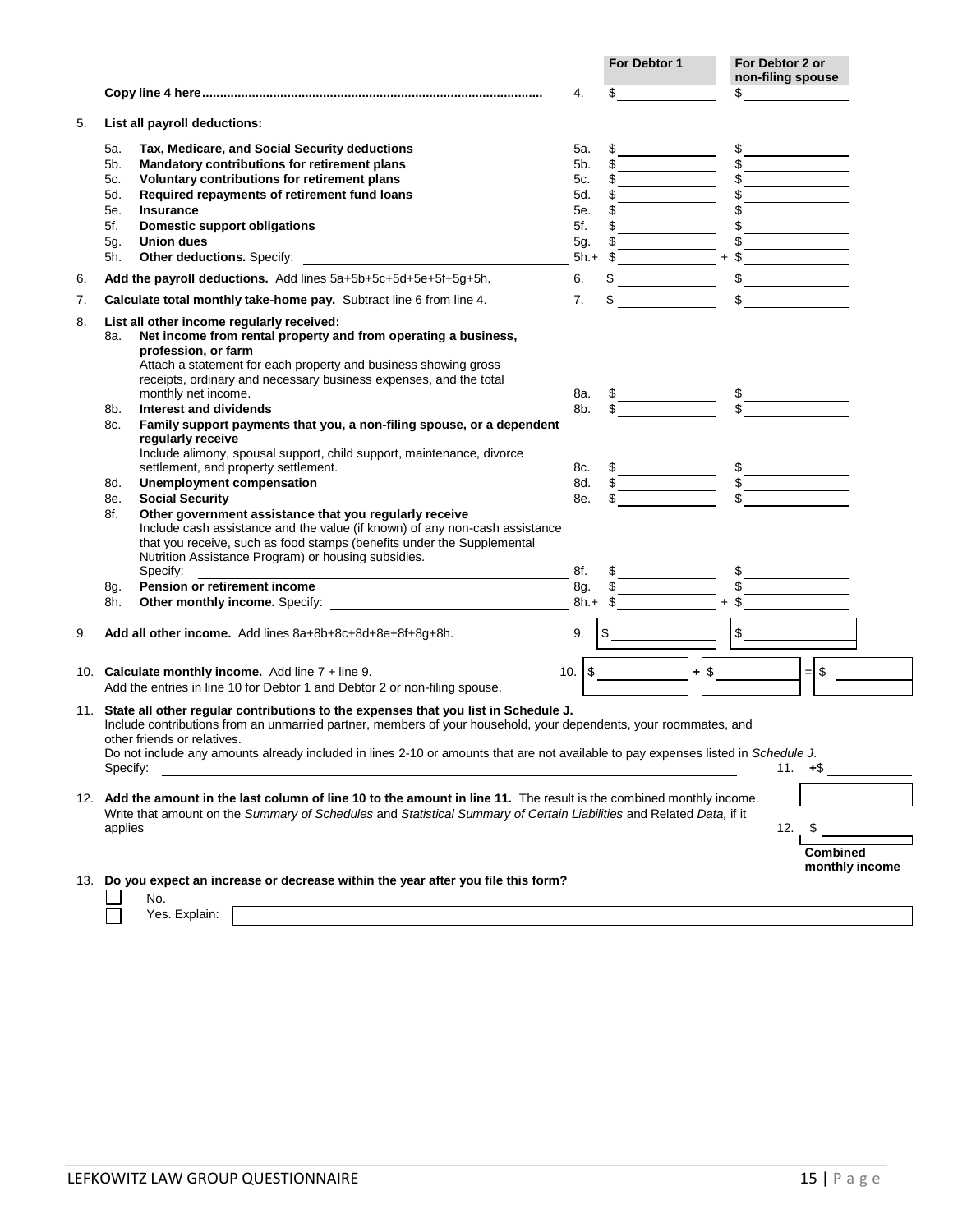|         | Fill in this information to identify your case:                                                                                                                                                                                                                                                                                                                                        |                                                     |                                                                              |                                                                                                             |
|---------|----------------------------------------------------------------------------------------------------------------------------------------------------------------------------------------------------------------------------------------------------------------------------------------------------------------------------------------------------------------------------------------|-----------------------------------------------------|------------------------------------------------------------------------------|-------------------------------------------------------------------------------------------------------------|
|         | Debtor 1<br>Debtor 2<br>(Spouse, if filing)                                                                                                                                                                                                                                                                                                                                            |                                                     | Check if this is:<br>An amended filing<br>expenses as of the following date: | A supplement showing post-petition chapter 13                                                               |
|         | United States Bankruptcy Court for the: EASTERN DISTRICT OF MICHIGAN<br>Case number<br>(If known)                                                                                                                                                                                                                                                                                      |                                                     | MM / DD / YYYY<br>maintains a separate household                             | A separate filing for Debtor 2 because Debtor 2                                                             |
|         | Official Form B 6J<br><b>Schedule J: Your Expenses</b><br>Be as complete and accurate as possible. If two married people are filing together, both are equally responsible for supplying correct<br>information. If more space is needed, attach another sheet to this form. On the top of any additional pages, write your name and case number<br>(if known). Answer every question. |                                                     |                                                                              | 12/13                                                                                                       |
| 1.      | Part 1: Describe Your Household<br>Is this a joint case?<br>No. Go to line 2.<br>Yes. Does Debtor 2 live in a separate household?<br>N <sub>o</sub><br>Yes. Debtor 2 must file a separate Schedule J.                                                                                                                                                                                  |                                                     |                                                                              |                                                                                                             |
| 2.      | N <sub>o</sub><br>Do you have dependents?<br>Yes. Fill out this information for<br>Do not list Debtor 1 and<br>each dependent<br>Debtor 2.<br>Do not state the dependents'<br>names.                                                                                                                                                                                                   | Dependent's relationship to<br>Debtor 1 or Debtor 2 | Dependent's<br>age                                                           | Does dependent<br>live with you?<br>N <sub>o</sub><br>Yes<br>N <sub>0</sub><br>Yes<br>$\rm No$<br>Yes<br>No |
| 3.      | Do your expenses include<br>No<br>expenses of people other than<br>Yes<br>yourself and your dependents?                                                                                                                                                                                                                                                                                |                                                     |                                                                              | Yes                                                                                                         |
| Part 2: | <b>Estimate Your Ongoing Monthly Expenses</b><br>Estimate your expenses as of your bankruptcy filing date unless you are using this form as a supplement in a Chapter 13 case to report<br>expenses as of a date after the bankruptcy is filed. If this is a supplemental <i>Schedule J</i> , check the box at the top of the form and fill in the<br>applicable date.                 |                                                     |                                                                              |                                                                                                             |

**Include expenses paid for with non-cash government assistance if you know the value of such assistance and have included it on** *Schedule I: Your Income* **(Official**  Form 6I.) **Form 61.** *Your expenses* 

4. **The rental or home ownership expenses for your residence.** Include first mortgage payments and any rent for the ground or lot.  $4. \,$ \$

#### **If not included in line 4:**

4a. Real estate taxes 4a. \$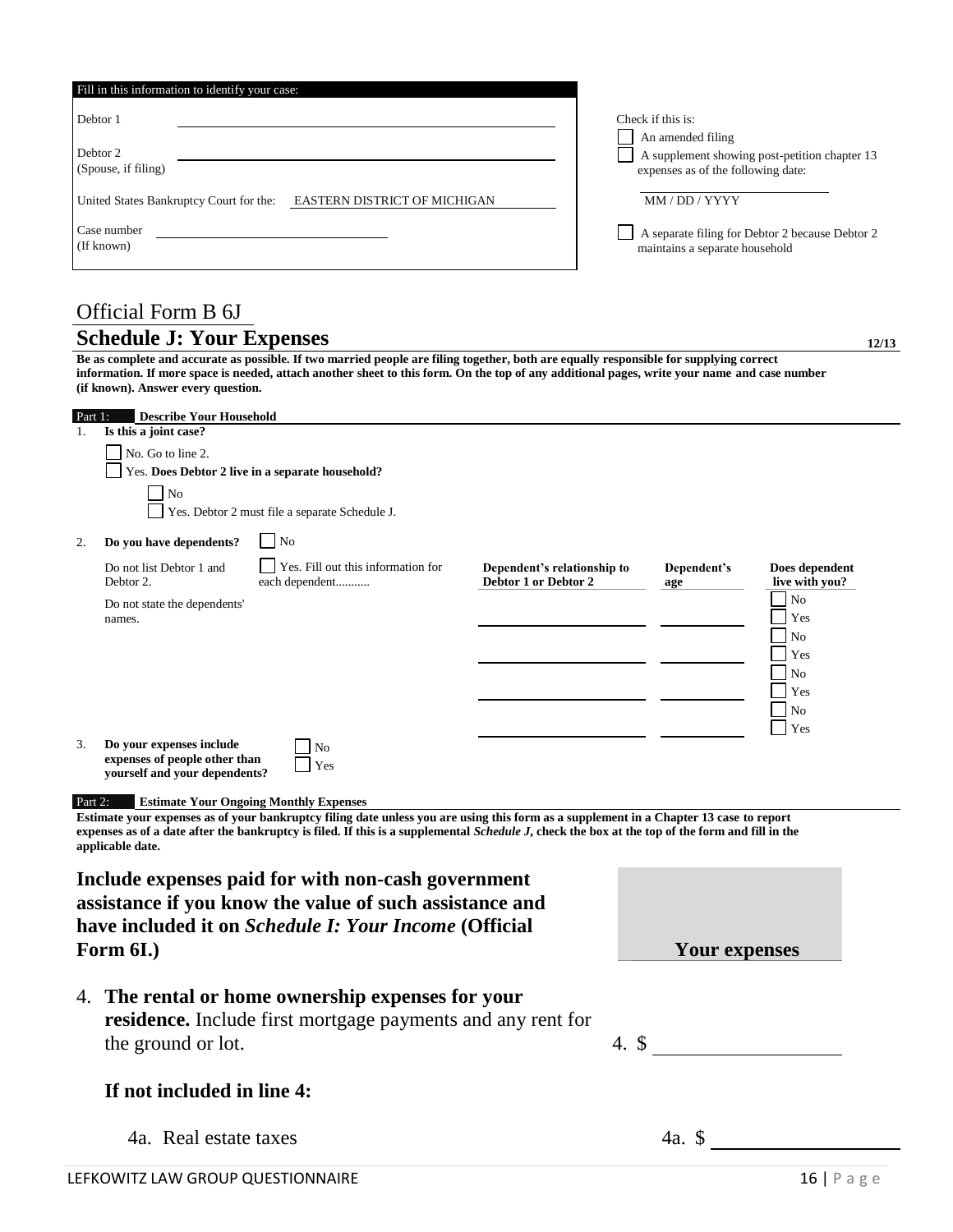|     | 4b. Property, homeowner's, or renter's insurance                                                                                                                                                                               |                                                               |
|-----|--------------------------------------------------------------------------------------------------------------------------------------------------------------------------------------------------------------------------------|---------------------------------------------------------------|
|     | 4c. Home maintenance, repair, and upkeep expenses                                                                                                                                                                              | 4c. $\frac{1}{2}$                                             |
|     | 4d. Homeowner's association or condominium dues                                                                                                                                                                                | 4d. $\frac{\sqrt{2}}{2}$                                      |
| 5.  | Additional mortgage payments for your residence, such as                                                                                                                                                                       |                                                               |
|     | home equity loans                                                                                                                                                                                                              | $5. \;$ \$                                                    |
|     |                                                                                                                                                                                                                                |                                                               |
| 6.  | <b>Utilities:</b>                                                                                                                                                                                                              |                                                               |
|     | Electricity, heat, natural gas<br>6a.                                                                                                                                                                                          | 6a. $\frac{2}{\frac{1}{\frac{1}{2}}\left(\frac{1}{2}\right)}$ |
|     | Water, sewer, garbage collection<br>6b.                                                                                                                                                                                        |                                                               |
|     | Telephone, cell phone, Internet, satellite, and cable<br><i>бс.</i>                                                                                                                                                            |                                                               |
|     | services                                                                                                                                                                                                                       | 6c. $\frac{\sqrt{25}}{25}$                                    |
|     | Other.<br>6d.                                                                                                                                                                                                                  |                                                               |
|     | Specify:                                                                                                                                                                                                                       | 6d. $\frac{1}{2}$                                             |
| 7.  | Food and housekeeping supplies                                                                                                                                                                                                 | 7. $\frac{\sqrt{2}}{2}$                                       |
| 8.  | <b>Childcare and children's education costs</b>                                                                                                                                                                                | $8.$ \$                                                       |
| 9.  | Clothing, laundry, and dry cleaning                                                                                                                                                                                            | $9.$ \$                                                       |
| 10. | Personal care products and services                                                                                                                                                                                            | $10.$ \$                                                      |
| 11. | <b>Medical and dental expenses</b>                                                                                                                                                                                             | 11. $\frac{1}{2}$                                             |
| 12. | Transportation. Include gas, maintenance, bus or train fare.                                                                                                                                                                   |                                                               |
|     | Do not include car payments.                                                                                                                                                                                                   | 12. $\frac{\sqrt{2}}{2}$                                      |
| 13. | Entertainment, clubs, recreation, newspapers, magazines,                                                                                                                                                                       |                                                               |
|     | and books                                                                                                                                                                                                                      | 13. $\frac{13.5}{14.5}$                                       |
| 14. | Charitable contributions and religious donations                                                                                                                                                                               |                                                               |
| 15. | Insurance.                                                                                                                                                                                                                     |                                                               |
|     | Do not include insurance deducted from your pay or included<br>in lines $4$ or $20$ .                                                                                                                                          |                                                               |
|     | $15a$ .<br>Life insurance                                                                                                                                                                                                      | 15a.                                                          |
|     | Health insurance<br>$15b$ .                                                                                                                                                                                                    | $\frac{1}{2}$<br>15b. $\$\$                                   |
|     | 15c. Vehicle insurance                                                                                                                                                                                                         | 15c. \$                                                       |
|     | 15d. Other insurance.                                                                                                                                                                                                          |                                                               |
|     | Specify:                                                                                                                                                                                                                       | 15d. $\$\$                                                    |
| 16. | Taxes. Do not include taxes deducted from your pay or                                                                                                                                                                          |                                                               |
|     | included in lines 4 or 20.                                                                                                                                                                                                     |                                                               |
|     | Specify:<br><u> 1989 - Johann Barn, fransk politik fotograf (d. 1989)</u>                                                                                                                                                      | 16. $\frac{\ }{\ }$                                           |
| 17. | <b>Installment or lease payments:</b>                                                                                                                                                                                          |                                                               |
|     | 17a. Car payments for Vehicle 1                                                                                                                                                                                                | 17a. $\frac{\sqrt{2}}{2}$                                     |
|     | 17b. Car payments for Vehicle 2                                                                                                                                                                                                | 17b. $\frac{\sqrt{2}}{2}$                                     |
|     | 17c. Other.                                                                                                                                                                                                                    |                                                               |
|     | Specify:                                                                                                                                                                                                                       | 17c. $\frac{\sqrt{2}}{2}$                                     |
|     | 17d. Other.                                                                                                                                                                                                                    |                                                               |
|     | Specify:                                                                                                                                                                                                                       | 17d. $\frac{\sqrt{2}}{2}$                                     |
| 18. | Specify: Specify: Specify: Specify: Specify: Specify: Specify: Specify: Specify: Specify: Specify: Specify: Specify: Specify: Specify: Specify: Specify: Specify: Specify: Specify: Specify: Specify: Specify: Specify: Specif |                                                               |
|     | you did not report as deducted from your pay on line 5,                                                                                                                                                                        |                                                               |
|     | Schedule I, Your Income (Official Form 6I).                                                                                                                                                                                    |                                                               |
| 19. | Other payments you make to support others who do not                                                                                                                                                                           |                                                               |
|     | live with you.                                                                                                                                                                                                                 | $\frac{\text{S}}{\text{S}}$                                   |
|     |                                                                                                                                                                                                                                |                                                               |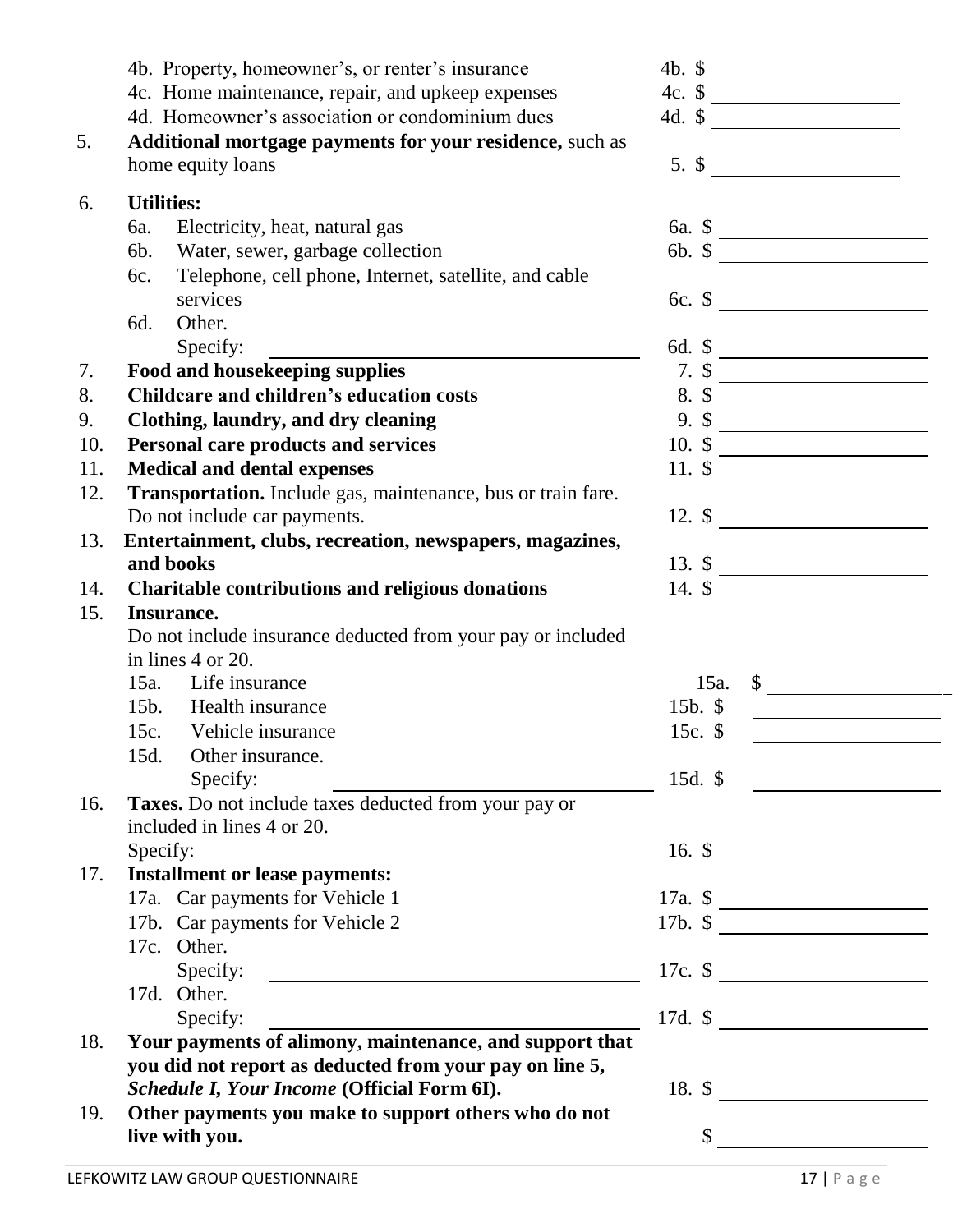|     | Specify:                                                                                      | 19.                  |
|-----|-----------------------------------------------------------------------------------------------|----------------------|
| 20. | Other real property expenses not included in lines 4 or 5 of this form or on Schedule I: Your |                      |
|     | Income.                                                                                       |                      |
|     | 20a. Mortgages on other property                                                              | $20a.$ \$            |
|     | 20b. Real estate taxes                                                                        | 20b. $\frac{\ }{20}$ |
|     | 20c. Property, homeowner's, or renter's insurance                                             | 20c. $\frac{20}{1}$  |
|     | 20d. Maintenance, repair, and upkeep expenses                                                 | 20d. $\frac{\ }{20}$ |
|     | 20e. Homeowner's association or condominium dues                                              | $20e.$ \$            |
| 21. | Other:                                                                                        | $^{+}$               |
|     | Specify:                                                                                      | $21. \$              |
|     |                                                                                               |                      |
| 22. | Your monthly expenses. Add lines 4 through 21.                                                | 22.<br>$\mathbb{S}$  |
|     | The result is your monthly expenses.                                                          |                      |
| 23. | Calculate your monthly net income.                                                            |                      |
|     | 23a. Copy line 12 (your combined monthly income) from                                         |                      |
|     | Schedule I.                                                                                   | 23a. $\sim$          |
|     | 23b. Copy your monthly expenses from line 22 above.                                           |                      |
|     |                                                                                               | $23b.$ \$            |
|     |                                                                                               |                      |
|     |                                                                                               |                      |
|     | 23c. Subtract your monthly expenses from your monthly                                         |                      |
|     | income.                                                                                       |                      |
|     | The result is your <i>monthly net income</i> .                                                | 23c.   \$            |
|     |                                                                                               |                      |

#### 24. **Do you expect an increase or decrease in your expenses within the year after you file this form?**

For example, do you expect to finish paying for your car loan within the year or do you expect your mortgage payment to increase or decrease because of a modification to the terms of your mortgage?

| No.      |  |
|----------|--|
| Yes.     |  |
| Explain: |  |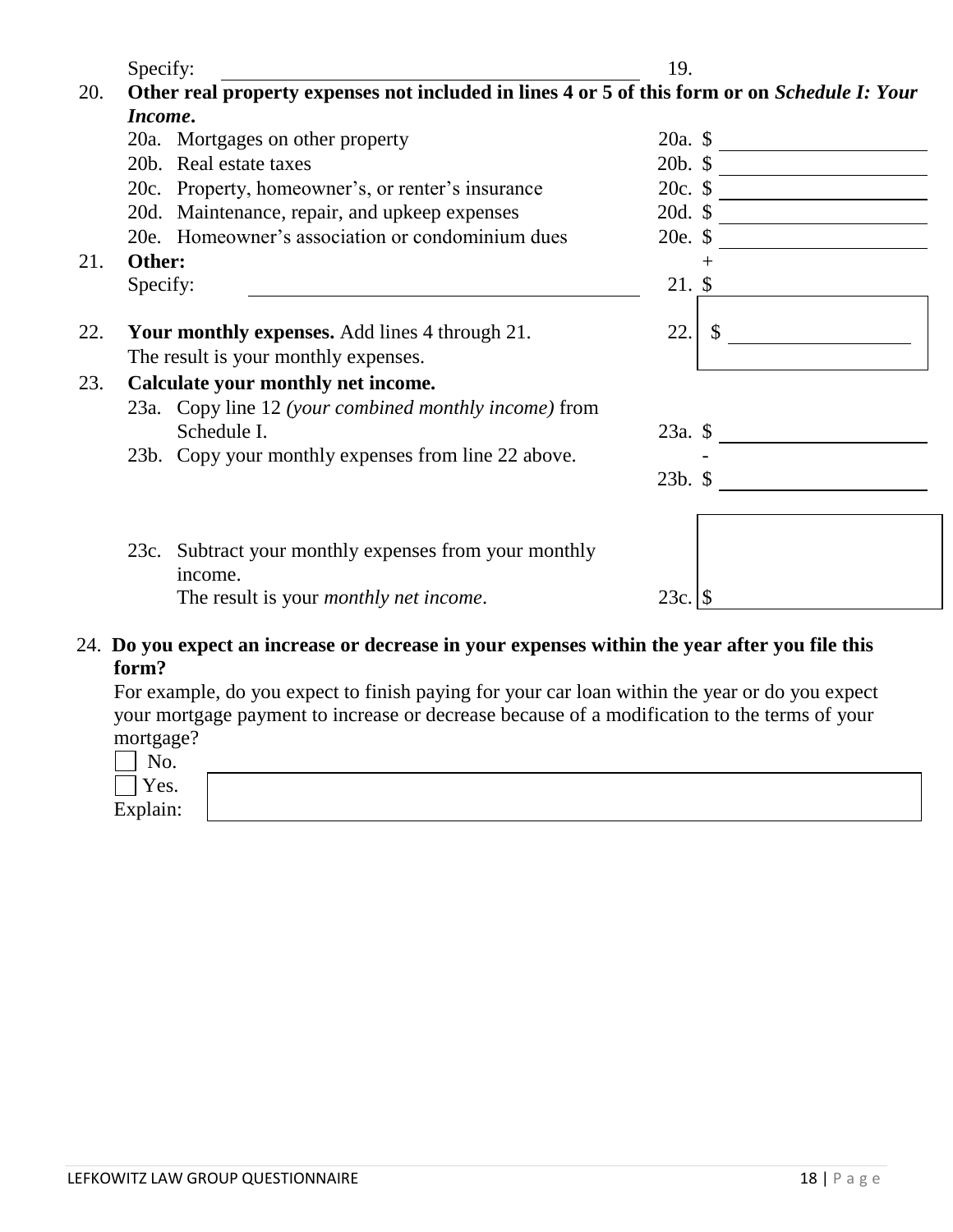|                           | Fill in this information to identify your case: |                                     |           |                                       |
|---------------------------|-------------------------------------------------|-------------------------------------|-----------|---------------------------------------|
| Debtor 1                  |                                                 |                                     |           |                                       |
|                           | <b>First Name</b>                               | Middle Name                         | Last Name |                                       |
| Debtor 2                  |                                                 |                                     |           |                                       |
| (Spouse if, filing)       | <b>First Name</b>                               | Middle Name                         | Last Name |                                       |
|                           | United States Bankruptcy Court for the:         | <b>EASTERN DISTRICT OF MICHIGAN</b> |           |                                       |
| Case number<br>(if known) |                                                 |                                     |           | Check if this is an<br>amended filing |

#### Official Form 107 **Statement of Financial Affairs for Individuals Filing for Bankruptcy <b>4/16** 4/16

Check all that apply.

**Be as complete and accurate as possible. If two married people are filing together, both are equally responsible for supplying correct information. If more space is needed, attach a separate sheet to this form. On the top of any additional pages, write your name and case number (if known). Answer every question.**

**Part 1: Give Details About Your Marital Status and Where You Lived Before**

| 1.                                                                                                  | What is your current marital status?                                                                                                                                                                                                                                                                                                                              |                               |                                |                          |                               |  |  |  |
|-----------------------------------------------------------------------------------------------------|-------------------------------------------------------------------------------------------------------------------------------------------------------------------------------------------------------------------------------------------------------------------------------------------------------------------------------------------------------------------|-------------------------------|--------------------------------|--------------------------|-------------------------------|--|--|--|
|                                                                                                     | Married<br>Not married                                                                                                                                                                                                                                                                                                                                            |                               |                                |                          |                               |  |  |  |
| 2.                                                                                                  | During the last 3 years, have you lived anywhere other than where you live now?                                                                                                                                                                                                                                                                                   |                               |                                |                          |                               |  |  |  |
| No<br>Yes. List all of the places you lived in the last 3 years. Do not include where you live now. |                                                                                                                                                                                                                                                                                                                                                                   |                               |                                |                          |                               |  |  |  |
|                                                                                                     | <b>Debtor 1 Prior Address:</b>                                                                                                                                                                                                                                                                                                                                    | Dates Debtor 1<br>lived there | <b>Debtor 2 Prior Address:</b> |                          | Dates Debtor 2<br>lived there |  |  |  |
| 3.                                                                                                  | Within the last 8 years, did you ever live with a spouse or legal equivalent in a community property state or territory? (Community property<br>states and territories include Arizona, California, Idaho, Louisiana, Nevada, New Mexico, Puerto Rico, Texas, Washington and Wisconsin.)<br>No                                                                    |                               |                                |                          |                               |  |  |  |
|                                                                                                     | Yes. Make sure you fill out Schedule H: Your Codebtors (Official Form 106H).<br>Part 2<br><b>Explain the Sources of Your Income</b>                                                                                                                                                                                                                               |                               |                                |                          |                               |  |  |  |
| 4.                                                                                                  | Did you have any income from employment or from operating a business during this year or the two previous calendar years?<br>Fill in the total amount of income you received from all jobs and all businesses, including part-time activities.<br>If you are filing a joint case and you have income that you receive together, list it only once under Debtor 1. |                               |                                |                          |                               |  |  |  |
|                                                                                                     | No<br>Yes. Fill in the details.                                                                                                                                                                                                                                                                                                                                   |                               |                                |                          |                               |  |  |  |
|                                                                                                     |                                                                                                                                                                                                                                                                                                                                                                   | Debtor 1                      |                                | Debtor 2                 |                               |  |  |  |
|                                                                                                     |                                                                                                                                                                                                                                                                                                                                                                   | Sources of income             | Gross income                   | <b>Sources of income</b> | Gross income                  |  |  |  |

(before deductions and

Check all that apply.

exclusions)

(before deductions and exclusions)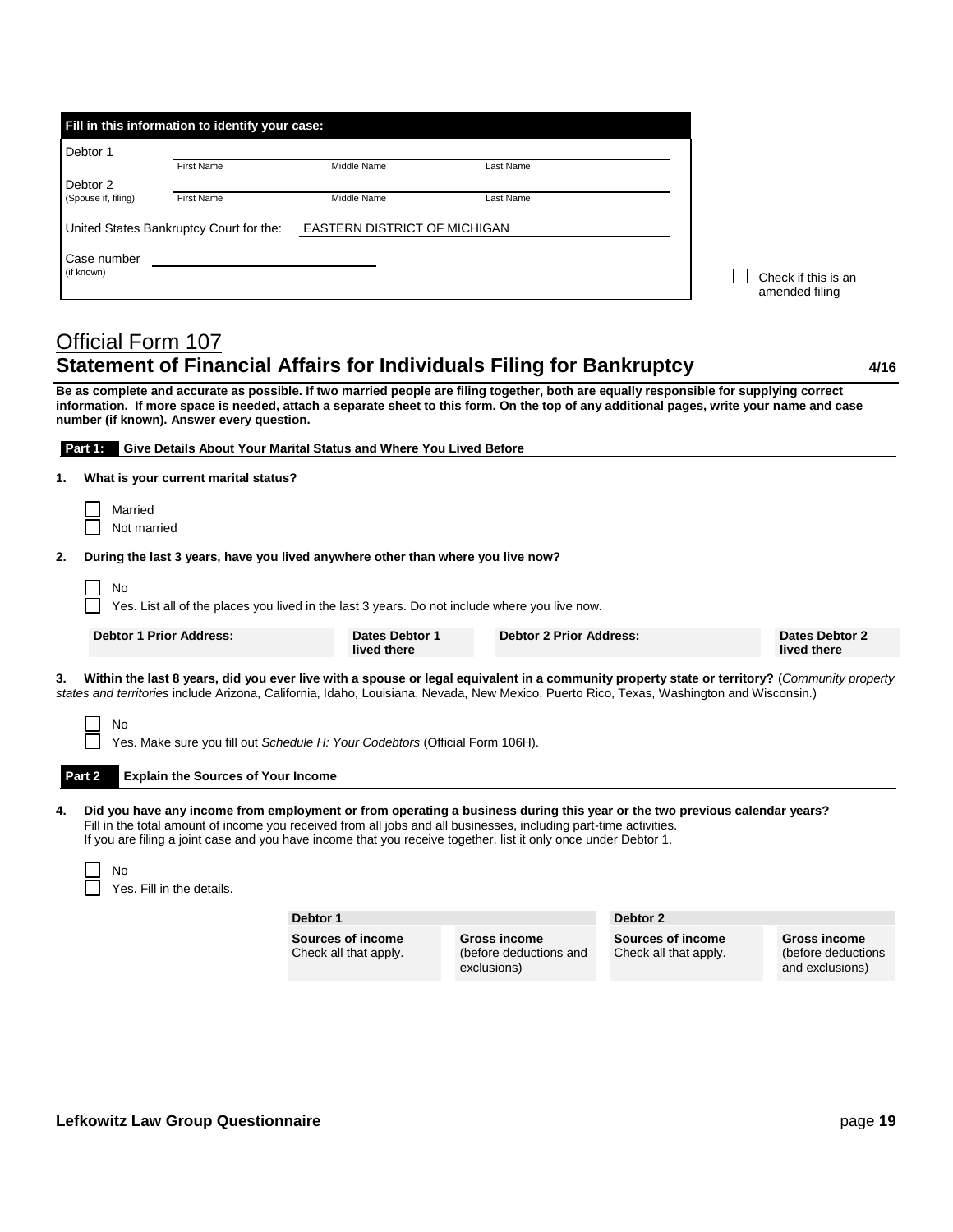| 5. | Did you receive any other income during this year or the two previous calendar years?<br>Include income regardless of whether that income is taxable. Examples of other income are alimony; child support; Social Security, unemployment,<br>and other public benefit payments; pensions; rental income; interest; dividends; money collected from lawsuits; royalties; and gambling and lottery<br>winnings. If you are filing a joint case and you have income that you received together, list it only once under Debtor 1.                                                                      |                                                                                                                     |                                                                                                                                                                                                                                                                                                                      |                                                                                  |                                      |                         |                                                              |  |  |
|----|-----------------------------------------------------------------------------------------------------------------------------------------------------------------------------------------------------------------------------------------------------------------------------------------------------------------------------------------------------------------------------------------------------------------------------------------------------------------------------------------------------------------------------------------------------------------------------------------------------|---------------------------------------------------------------------------------------------------------------------|----------------------------------------------------------------------------------------------------------------------------------------------------------------------------------------------------------------------------------------------------------------------------------------------------------------------|----------------------------------------------------------------------------------|--------------------------------------|-------------------------|--------------------------------------------------------------|--|--|
|    | List each source and the gross income from each source separately. Do not include income that you listed in line 4.                                                                                                                                                                                                                                                                                                                                                                                                                                                                                 |                                                                                                                     |                                                                                                                                                                                                                                                                                                                      |                                                                                  |                                      |                         |                                                              |  |  |
|    | No<br>Yes. Fill in the details.                                                                                                                                                                                                                                                                                                                                                                                                                                                                                                                                                                     |                                                                                                                     |                                                                                                                                                                                                                                                                                                                      |                                                                                  |                                      |                         |                                                              |  |  |
|    |                                                                                                                                                                                                                                                                                                                                                                                                                                                                                                                                                                                                     | Debtor 1                                                                                                            |                                                                                                                                                                                                                                                                                                                      |                                                                                  | Debtor 2                             |                         |                                                              |  |  |
|    |                                                                                                                                                                                                                                                                                                                                                                                                                                                                                                                                                                                                     | Sources of income<br>Describe below.                                                                                |                                                                                                                                                                                                                                                                                                                      | <b>Gross income from</b><br>each source<br>(before deductions and<br>exclusions) | Sources of income<br>Describe below. |                         | <b>Gross income</b><br>(before deductions<br>and exclusions) |  |  |
|    | Part 3:                                                                                                                                                                                                                                                                                                                                                                                                                                                                                                                                                                                             |                                                                                                                     | List Certain Payments You Made Before You Filed for Bankruptcy                                                                                                                                                                                                                                                       |                                                                                  |                                      |                         |                                                              |  |  |
| 6. | Are either Debtor 1's or Debtor 2's debts primarily consumer debts?                                                                                                                                                                                                                                                                                                                                                                                                                                                                                                                                 |                                                                                                                     |                                                                                                                                                                                                                                                                                                                      |                                                                                  |                                      |                         |                                                              |  |  |
|    | No.                                                                                                                                                                                                                                                                                                                                                                                                                                                                                                                                                                                                 |                                                                                                                     | Neither Debtor 1 nor Debtor 2 has primarily consumer debts. Consumer debts are defined in 11 U.S.C. § 101(8) as "incurred by an<br>individual primarily for a personal, family, or household purpose."                                                                                                               |                                                                                  |                                      |                         |                                                              |  |  |
|    | No.                                                                                                                                                                                                                                                                                                                                                                                                                                                                                                                                                                                                 | Go to line 7.                                                                                                       | During the 90 days before you filed for bankruptcy, did you pay any creditor a total of \$6,425 <sup>*</sup> or more?                                                                                                                                                                                                |                                                                                  |                                      |                         |                                                              |  |  |
|    | Yes                                                                                                                                                                                                                                                                                                                                                                                                                                                                                                                                                                                                 |                                                                                                                     | List below each creditor to whom you paid a total of \$6,425* or more in one or more payments and the total amount you<br>paid that creditor. Do not include payments for domestic support obligations, such as child support and alimony. Also, do<br>not include payments to an attorney for this bankruptcy case. |                                                                                  |                                      |                         |                                                              |  |  |
|    |                                                                                                                                                                                                                                                                                                                                                                                                                                                                                                                                                                                                     | * Subject to adjustment on 4/01/19 and every 3 years after that for cases filed on or after the date of adjustment. |                                                                                                                                                                                                                                                                                                                      |                                                                                  |                                      |                         |                                                              |  |  |
|    | Yes. Debtor 1 or Debtor 2 or both have primarily consumer debts.<br>During the 90 days before you filed for bankruptcy, did you pay any creditor a total of \$600 or more?                                                                                                                                                                                                                                                                                                                                                                                                                          |                                                                                                                     |                                                                                                                                                                                                                                                                                                                      |                                                                                  |                                      |                         |                                                              |  |  |
|    | No.                                                                                                                                                                                                                                                                                                                                                                                                                                                                                                                                                                                                 | Go to line 7.                                                                                                       |                                                                                                                                                                                                                                                                                                                      |                                                                                  |                                      |                         |                                                              |  |  |
|    | Yes                                                                                                                                                                                                                                                                                                                                                                                                                                                                                                                                                                                                 | attorney for this bankruptcy case.                                                                                  | List below each creditor to whom you paid a total of \$600 or more and the total amount you paid that creditor. Do not<br>include payments for domestic support obligations, such as child support and alimony. Also, do not include payments to an                                                                  |                                                                                  |                                      |                         |                                                              |  |  |
|    | <b>Creditor's Name and Address</b>                                                                                                                                                                                                                                                                                                                                                                                                                                                                                                                                                                  |                                                                                                                     | Dates of payment                                                                                                                                                                                                                                                                                                     | <b>Total amount</b><br>paid                                                      | Amount you<br>still owe              |                         | Was this payment for                                         |  |  |
| 7. | Within 1 year before you filed for bankruptcy, did you make a payment on a debt you owed anyone who was an insider?<br>Insiders include your relatives; any general partners; relatives of any general partners; partnerships of which you are a general partner;<br>corporations of which you are an officer, director, person in control, or owner of 20% or more of their voting securities; and any managing agent,<br>including one for a business you operate as a sole proprietor. 11 U.S.C. § 101. Include payments for domestic support obligations, such as child<br>support and alimony. |                                                                                                                     |                                                                                                                                                                                                                                                                                                                      |                                                                                  |                                      |                         |                                                              |  |  |
|    | No<br>Yes. List all payments to an insider.                                                                                                                                                                                                                                                                                                                                                                                                                                                                                                                                                         |                                                                                                                     |                                                                                                                                                                                                                                                                                                                      |                                                                                  |                                      |                         |                                                              |  |  |
|    | <b>Insider's Name and Address</b>                                                                                                                                                                                                                                                                                                                                                                                                                                                                                                                                                                   |                                                                                                                     | Dates of payment                                                                                                                                                                                                                                                                                                     | <b>Total amount</b><br>paid                                                      | Amount you<br>still owe              |                         | Reason for this payment                                      |  |  |
| 8. | Within 1 year before you filed for bankruptcy, did you make any payments or transfer any property on account of a debt that benefited an<br>insider?<br>Include payments on debts guaranteed or cosigned by an insider.                                                                                                                                                                                                                                                                                                                                                                             |                                                                                                                     |                                                                                                                                                                                                                                                                                                                      |                                                                                  |                                      |                         |                                                              |  |  |
|    | No<br>Yes. List all payments to an insider                                                                                                                                                                                                                                                                                                                                                                                                                                                                                                                                                          |                                                                                                                     |                                                                                                                                                                                                                                                                                                                      |                                                                                  |                                      |                         |                                                              |  |  |
|    | <b>Insider's Name and Address</b>                                                                                                                                                                                                                                                                                                                                                                                                                                                                                                                                                                   |                                                                                                                     | Dates of payment                                                                                                                                                                                                                                                                                                     | <b>Total amount</b><br>paid                                                      | Amount you<br>still owe              | Include creditor's name | Reason for this payment                                      |  |  |
|    |                                                                                                                                                                                                                                                                                                                                                                                                                                                                                                                                                                                                     |                                                                                                                     |                                                                                                                                                                                                                                                                                                                      |                                                                                  |                                      |                         |                                                              |  |  |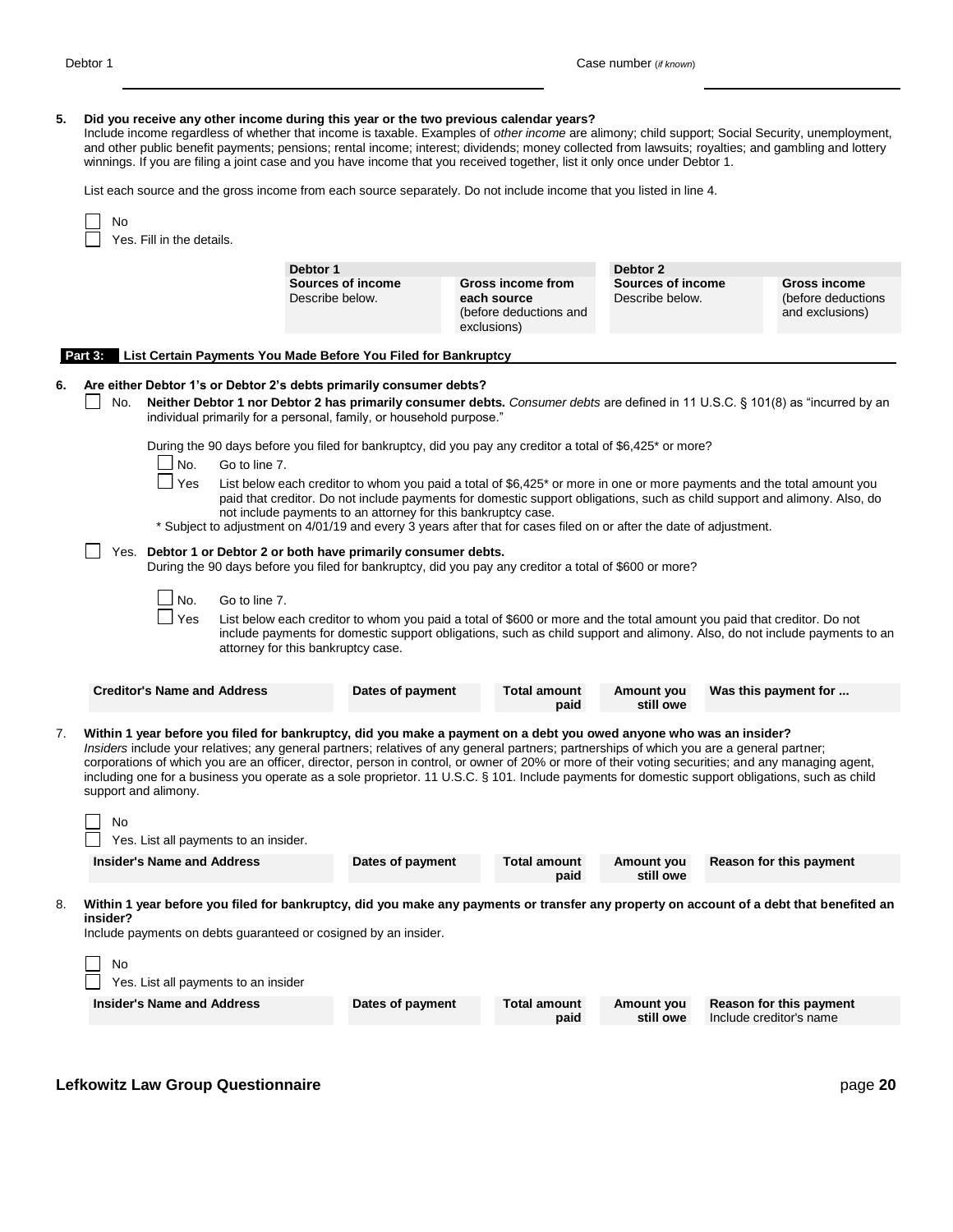|                                                                                                                                                                                                                                                                                                                               | Part 4:<br><b>Identify Legal Actions, Repossessions, and Foreclosures</b>                                                                                                                                                                          |                                       |                        |                             |                          |  |
|-------------------------------------------------------------------------------------------------------------------------------------------------------------------------------------------------------------------------------------------------------------------------------------------------------------------------------|----------------------------------------------------------------------------------------------------------------------------------------------------------------------------------------------------------------------------------------------------|---------------------------------------|------------------------|-----------------------------|--------------------------|--|
| 9.<br>Within 1 year before you filed for bankruptcy, were you a party in any lawsuit, court action, or administrative proceeding?<br>List all such matters, including personal injury cases, small claims actions, divorces, collection suits, paternity actions, support or custody<br>modifications, and contract disputes. |                                                                                                                                                                                                                                                    |                                       |                        |                             |                          |  |
|                                                                                                                                                                                                                                                                                                                               | No<br>Yes. Fill in the details.                                                                                                                                                                                                                    |                                       |                        |                             |                          |  |
|                                                                                                                                                                                                                                                                                                                               | <b>Case title</b><br>Case number                                                                                                                                                                                                                   | Nature of the case                    | <b>Court or agency</b> | <b>Status of the case</b>   |                          |  |
|                                                                                                                                                                                                                                                                                                                               | 10. Within 1 year before you filed for bankruptcy, was any of your property repossessed, foreclosed, garnished, attached, seized, or levied?<br>Check all that apply and fill in the details below.                                                |                                       |                        |                             |                          |  |
|                                                                                                                                                                                                                                                                                                                               | No. Go to line 11.<br>Yes. Fill in the information below.                                                                                                                                                                                          |                                       |                        |                             |                          |  |
|                                                                                                                                                                                                                                                                                                                               | <b>Creditor Name and Address</b>                                                                                                                                                                                                                   | <b>Describe the Property</b>          |                        | Date                        | Value of the<br>property |  |
|                                                                                                                                                                                                                                                                                                                               |                                                                                                                                                                                                                                                    | <b>Explain what happened</b>          |                        |                             |                          |  |
|                                                                                                                                                                                                                                                                                                                               | 11. Within 90 days before you filed for bankruptcy, did any creditor, including a bank or financial institution, set off any amounts from your<br>accounts or refuse to make a payment because you owed a debt?<br>No<br>Yes. Fill in the details. |                                       |                        |                             |                          |  |
|                                                                                                                                                                                                                                                                                                                               | <b>Creditor Name and Address</b>                                                                                                                                                                                                                   | Describe the action the creditor took |                        | Date action was<br>taken    | Amount                   |  |
|                                                                                                                                                                                                                                                                                                                               | 12. Within 1 year before you filed for bankruptcy, was any of your property in the possession of an assignee for the benefit of creditors, a<br>court-appointed receiver, a custodian, or another official?<br>No<br>Yes                           |                                       |                        |                             |                          |  |
|                                                                                                                                                                                                                                                                                                                               | <b>Part 5:</b> List Certain Gifts and Contributions                                                                                                                                                                                                |                                       |                        |                             |                          |  |
|                                                                                                                                                                                                                                                                                                                               | 13. Within 2 years before you filed for bankruptcy, did you give any gifts with a total value of more than \$600 per person?<br>No<br>Yes. Fill in the details for each gift.                                                                      |                                       |                        |                             |                          |  |
|                                                                                                                                                                                                                                                                                                                               | Gifts with a total value of more than \$600<br>per person                                                                                                                                                                                          | Describe the gifts                    |                        | Dates you gave<br>the gifts | Value                    |  |
|                                                                                                                                                                                                                                                                                                                               | Person to Whom You Gave the Gift and<br><b>Address:</b>                                                                                                                                                                                            |                                       |                        |                             |                          |  |
|                                                                                                                                                                                                                                                                                                                               | 14. Within 2 years before you filed for bankruptcy, did you give any gifts or contributions with a total value of more than \$600 to any charity?<br><b>No</b>                                                                                     |                                       |                        |                             |                          |  |
|                                                                                                                                                                                                                                                                                                                               | Yes. Fill in the details for each gift or contribution.<br>Gifts or contributions to charities that total<br>more than \$600<br><b>Charity's Name</b><br>Address (Number, Street, City, State and ZIP Code)                                        | Describe what you contributed         |                        | Dates you<br>contributed    | Value                    |  |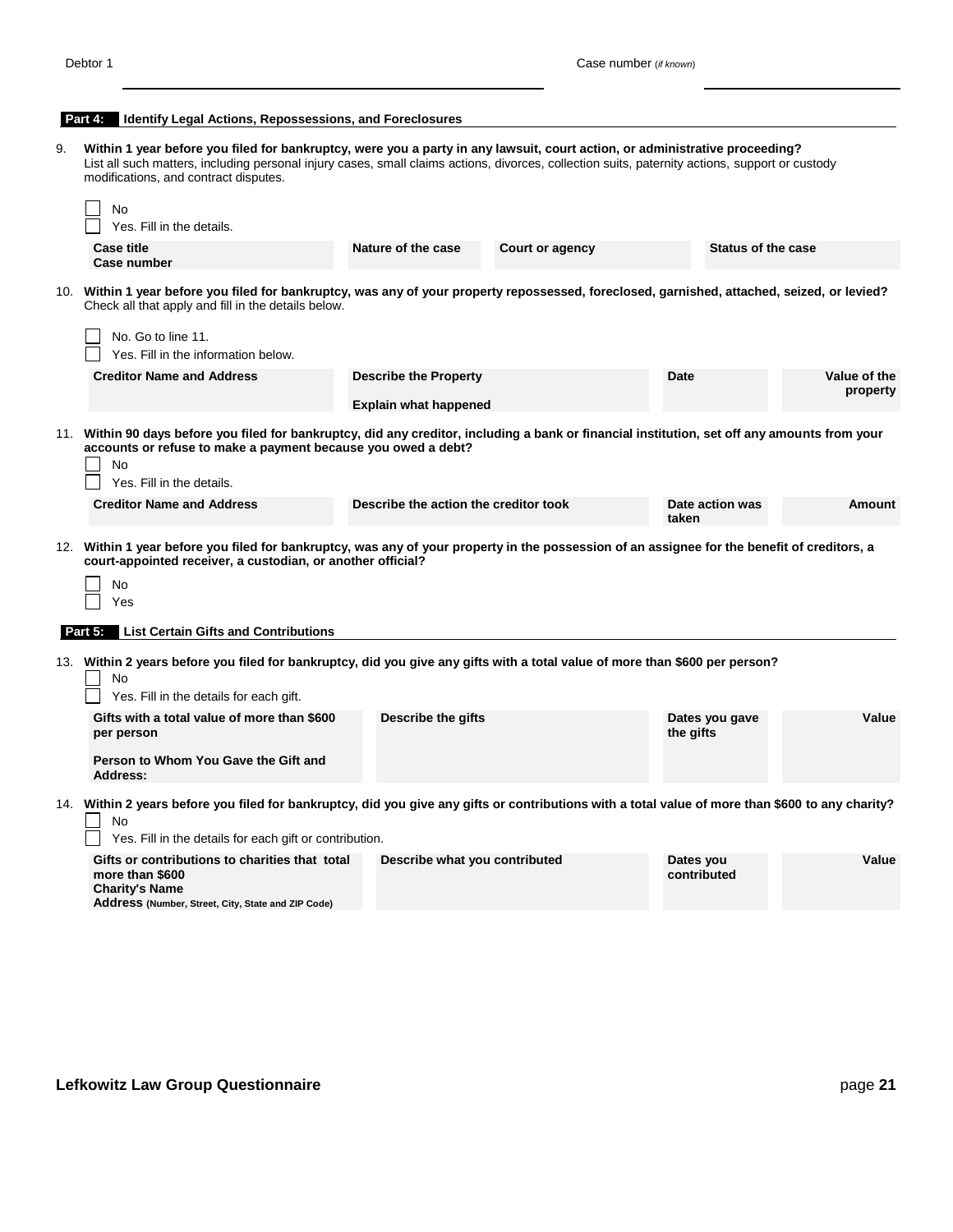#### **Part 6: List Certain Losses**

15. **Within 1 year before you filed for bankruptcy or since you filed for bankruptcy, did you lose anything because of theft, fire, other disaster, or gambling?**

| No<br>Yes. Fill in the details.                                                                                                                                                                                                                                                                                                                                                                                                                                                                       |                                                                                                                    |                  |                                                        |                           |
|-------------------------------------------------------------------------------------------------------------------------------------------------------------------------------------------------------------------------------------------------------------------------------------------------------------------------------------------------------------------------------------------------------------------------------------------------------------------------------------------------------|--------------------------------------------------------------------------------------------------------------------|------------------|--------------------------------------------------------|---------------------------|
| Describe the property you lost and                                                                                                                                                                                                                                                                                                                                                                                                                                                                    | Describe any insurance coverage for the loss                                                                       |                  | Date of your                                           | Value of property         |
| how the loss occurred                                                                                                                                                                                                                                                                                                                                                                                                                                                                                 | Include the amount that insurance has paid. List pending<br>insurance claims on line 33 of Schedule A/B: Property. |                  | loss                                                   | lost                      |
| <b>List Certain Payments or Transfers</b><br>Part 7:                                                                                                                                                                                                                                                                                                                                                                                                                                                  |                                                                                                                    |                  |                                                        |                           |
| 16. Within 1 year before you filed for bankruptcy, did you or anyone else acting on your behalf pay or transfer any property to anyone you<br>consulted about seeking bankruptcy or preparing a bankruptcy petition?<br>Include any attorneys, bankruptcy petition preparers, or credit counseling agencies for services required in your bankruptcy.                                                                                                                                                 |                                                                                                                    |                  |                                                        |                           |
| <b>No</b><br>Yes. Fill in the details.                                                                                                                                                                                                                                                                                                                                                                                                                                                                |                                                                                                                    |                  |                                                        |                           |
| Person Who Was Paid<br><b>Address</b><br>Email or website address<br>Person Who Made the Payment, if Not You                                                                                                                                                                                                                                                                                                                                                                                          | Description and value of any property<br>transferred                                                               |                  | Date payment<br>or transfer was<br>made                | Amount of<br>payment      |
| 17. Within 1 year before you filed for bankruptcy, did you or anyone else acting on your behalf pay or transfer any property to anyone who<br>promised to help you deal with your creditors or to make payments to your creditors?<br>Do not include any payment or transfer that you listed on line 16.                                                                                                                                                                                              |                                                                                                                    |                  |                                                        |                           |
| No<br>Yes. Fill in the details.                                                                                                                                                                                                                                                                                                                                                                                                                                                                       |                                                                                                                    |                  |                                                        |                           |
| <b>Person Who Was Paid</b><br><b>Address</b>                                                                                                                                                                                                                                                                                                                                                                                                                                                          | Description and value of any property<br>transferred                                                               |                  | Date payment<br>or transfer was<br>made                | Amount of<br>payment      |
| 18. Within 2 years before you filed for bankruptcy, did you sell, trade, or otherwise transfer any property to anyone, other than property<br>transferred in the ordinary course of your business or financial affairs?<br>Include both outright transfers and transfers made as security (such as the granting of a security interest or mortgage on your property). Do not<br>include gifts and transfers that you have already listed on this statement.<br><b>No</b><br>Yes. Fill in the details. |                                                                                                                    |                  |                                                        |                           |
| <b>Person Who Received Transfer</b><br><b>Address</b>                                                                                                                                                                                                                                                                                                                                                                                                                                                 | Description and value of<br>property transferred                                                                   | paid in exchange | Describe any property or<br>payments received or debts | Date transfer was<br>made |
| Person's relationship to you                                                                                                                                                                                                                                                                                                                                                                                                                                                                          |                                                                                                                    |                  |                                                        |                           |
| 19. Within 10 years before you filed for bankruptcy, did you transfer any property to a self-settled trust or similar device of which you are a<br><b>beneficiary?</b> (These are often called asset-protection devices.)<br>No<br>Yes. Fill in the details.                                                                                                                                                                                                                                          |                                                                                                                    |                  |                                                        |                           |
| Name of trust                                                                                                                                                                                                                                                                                                                                                                                                                                                                                         | Description and value of the property transferred                                                                  |                  |                                                        | Date Transfer was<br>made |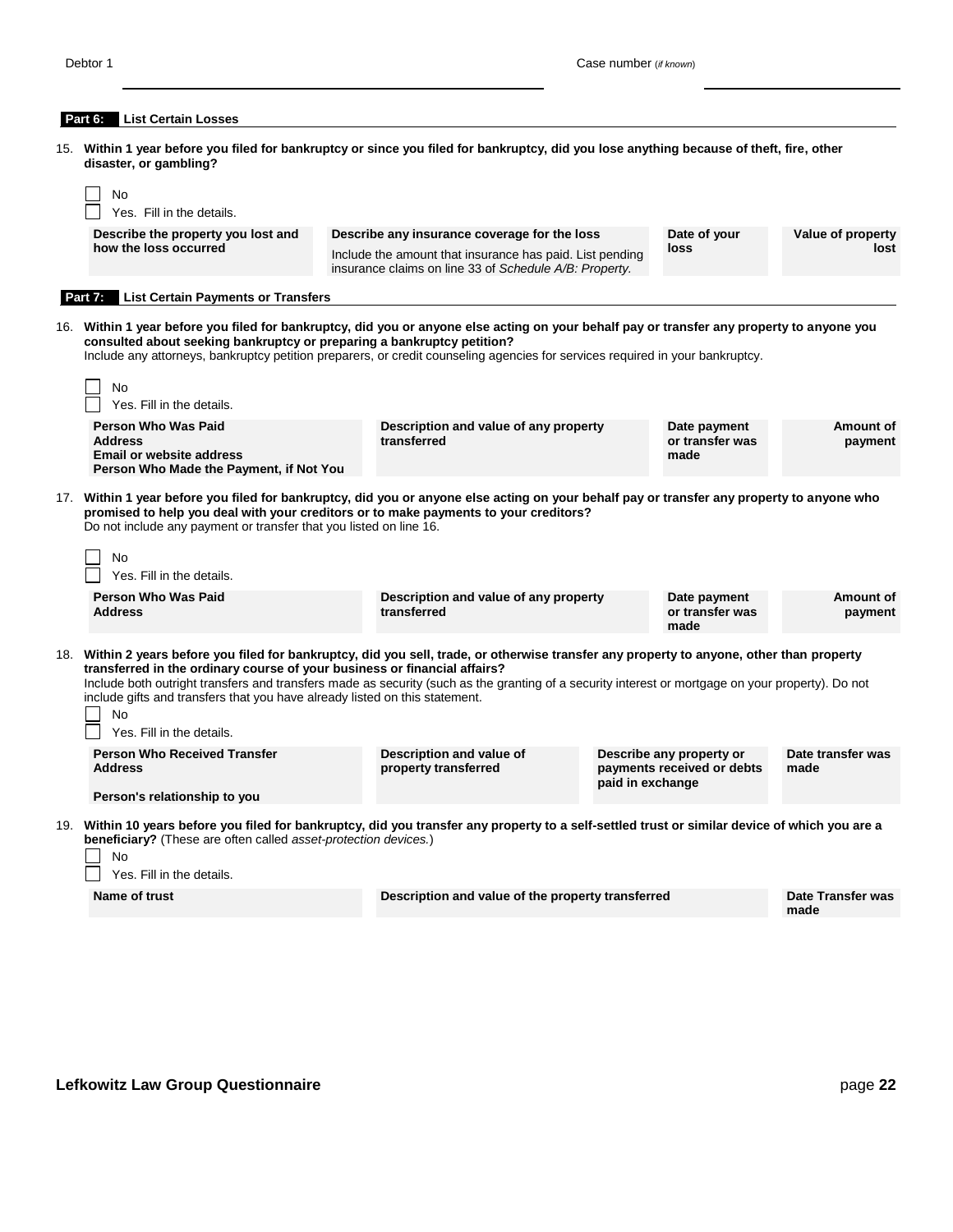#### **Part 8: List of Certain Financial Accounts, Instruments, Safe Deposit Boxes, and Storage Units**

20. **Within 1 year before you filed for bankruptcy, were any financial accounts or instruments held in your name, or for your benefit, closed, sold, moved, or transferred?** 

**Include checking, savings, money market, or other financial accounts; certificates of deposit; shares in banks, credit unions, brokerage houses, pension funds, cooperatives, associations, and other financial institutions.**

|     | nouses, pension funds, cooperatives, associations, and other financial institutions.<br>No<br>Yes. Fill in the details.                                                                                  |                                                                                            |                                                              |                       |                                                               |                                               |  |  |
|-----|----------------------------------------------------------------------------------------------------------------------------------------------------------------------------------------------------------|--------------------------------------------------------------------------------------------|--------------------------------------------------------------|-----------------------|---------------------------------------------------------------|-----------------------------------------------|--|--|
|     | Name of Financial Institution and<br>Address (Number, Street, City, State and ZIP<br>Code)                                                                                                               | Last 4 digits of<br>Type of account or<br>account number<br>instrument                     |                                                              |                       | Date account was<br>closed, sold,<br>moved, or<br>transferred | Last balance<br>before closing or<br>transfer |  |  |
| 21. | Do you now have, or did you have within 1 year before you filed for bankruptcy, any safe deposit box or other depository for securities,<br>cash, or other valuables?<br>No<br>Yes. Fill in the details. |                                                                                            |                                                              |                       |                                                               |                                               |  |  |
|     | Name of Financial Institution<br>Address (Number, Street, City, State and ZIP Code)                                                                                                                      | Who else had access to it?<br>Address (Number, Street, City,<br><b>State and ZIP Code)</b> |                                                              | Describe the contents |                                                               | Do you still<br>have it?                      |  |  |
| 22. | Have you stored property in a storage unit or place other than your home within 1 year before you filed for bankruptcy?<br>No<br>Yes. Fill in the details.                                               |                                                                                            |                                                              |                       |                                                               |                                               |  |  |
|     | <b>Name of Storage Facility</b><br>Address (Number, Street, City, State and ZIP Code)                                                                                                                    | to it?<br>State and ZIP Code)                                                              | Who else has or had access<br>Address (Number, Street, City, |                       | <b>Describe the contents</b>                                  | Do you still<br>have it?                      |  |  |
|     | Part 9:<br><b>Identify Property You Hold or Control for Someone Else</b>                                                                                                                                 |                                                                                            |                                                              |                       |                                                               |                                               |  |  |
| 23. | Do you hold or control any property that someone else owns? Include any property you borrowed from, are storing for, or hold in trust<br>for someone.                                                    |                                                                                            |                                                              |                       |                                                               |                                               |  |  |
|     | No<br>Von Eill in the details                                                                                                                                                                            |                                                                                            |                                                              |                       |                                                               |                                               |  |  |

| Yes. Fill in the details.                                                 |                                                                         |                       |       |
|---------------------------------------------------------------------------|-------------------------------------------------------------------------|-----------------------|-------|
| <b>Owner's Name</b><br>Address (Number, Street, City, State and ZIP Code) | Where is the property?<br>(Number, Street, City, State and ZIP<br>Code) | Describe the property | Value |
|                                                                           |                                                                         |                       |       |

**Part 10: Give Details About Environmental Information**

**For the purpose of Part 10, the following definitions apply:**

- *Environmental law* **means any federal, state, or local statute or regulation concerning pollution, contamination, releases of hazardous or toxic substances, wastes, or material into the air, land, soil, surface water, groundwater, or other medium, including statutes or regulations controlling the cleanup of these substances, wastes, or material.**
- $\perp$ *Site* **means any location, facility, or property as defined under any environmental law, whether you now own, operate, or utilize it or used to own, operate, or utilize it, including disposal sites.**
- *Hazardous material* **means anything an environmental law defines as a hazardous waste, hazardous substance, toxic substance,**   $\perp$ **hazardous material, pollutant, contaminant, or similar term.**

**Report all notices, releases, and proceedings that you know about, regardless of when they occurred.**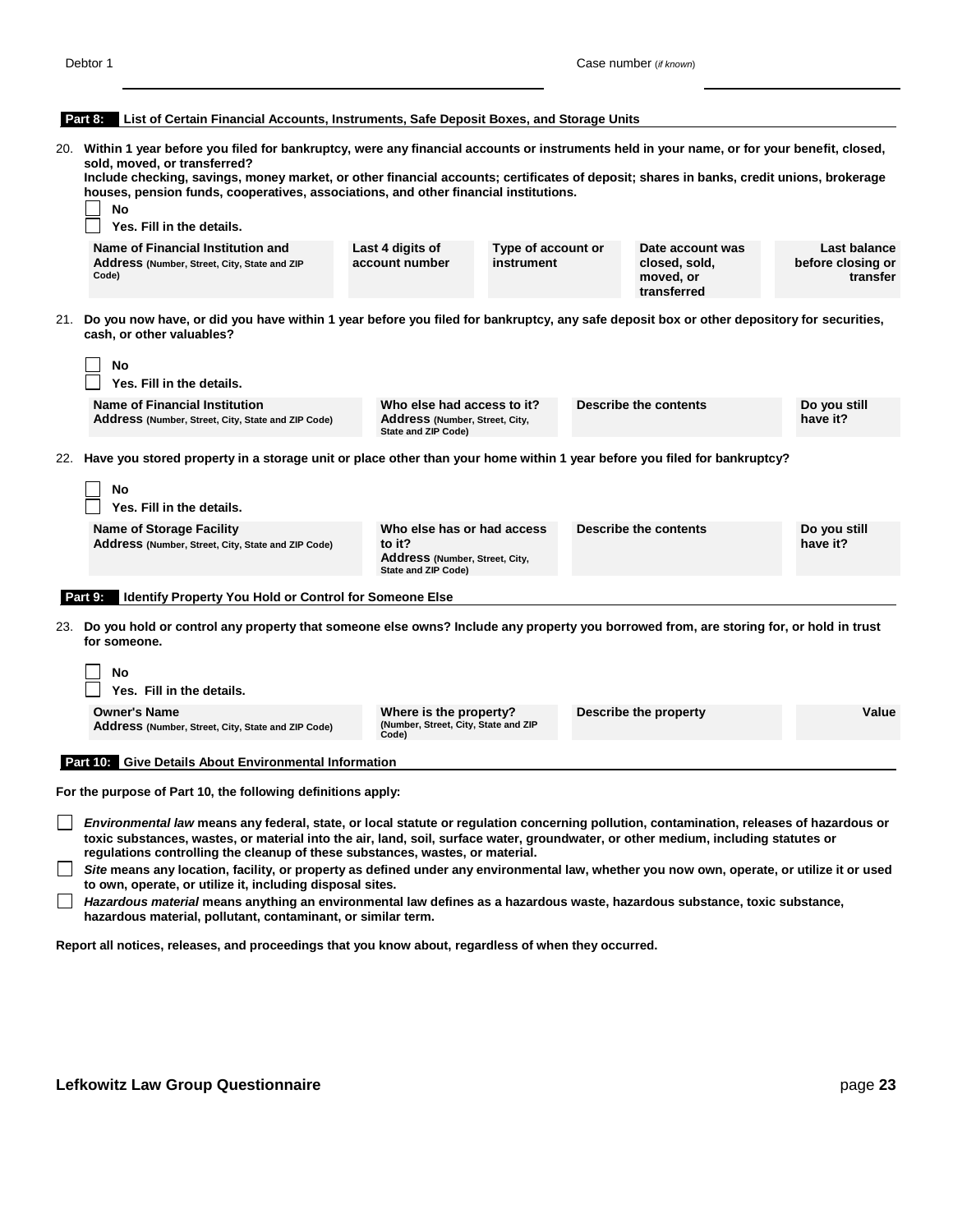**24. Has any governmental unit notified you that you may be liable or potentially liable under or in violation of an environmental law?**

|     | No<br><b>Yes. Fill in the details.</b>                                                                                               |                                                                                                             |                                                                          |                                       |                              |  |  |  |
|-----|--------------------------------------------------------------------------------------------------------------------------------------|-------------------------------------------------------------------------------------------------------------|--------------------------------------------------------------------------|---------------------------------------|------------------------------|--|--|--|
|     | Name of site<br>Address (Number, Street, City, State and ZIP Code)                                                                   | Governmental unit<br>Address (Number, Street, City, State and<br><b>ZIP Code)</b>                           | know it                                                                  | Environmental law, if you             | Date of notice               |  |  |  |
| 25. | Have you notified any governmental unit of any release of hazardous material?                                                        |                                                                                                             |                                                                          |                                       |                              |  |  |  |
|     | <b>No</b><br>Yes. Fill in the details.                                                                                               |                                                                                                             |                                                                          |                                       |                              |  |  |  |
|     | Name of site<br>Address (Number, Street, City, State and ZIP Code)                                                                   | Governmental unit<br>Address (Number, Street, City, State and<br><b>ZIP Code)</b>                           | know it                                                                  | Environmental law, if you             | Date of notice               |  |  |  |
| 26. | Have you been a party in any judicial or administrative proceeding under any environmental law? Include settlements and orders.      |                                                                                                             |                                                                          |                                       |                              |  |  |  |
|     | No<br>Yes. Fill in the details.                                                                                                      |                                                                                                             |                                                                          |                                       |                              |  |  |  |
|     | <b>Case Title</b><br><b>Case Number</b>                                                                                              | Court or agency<br><b>Name</b><br>Address (Number, Street, City,<br>State and ZIP Code)                     | Nature of the case                                                       |                                       | <b>Status of the</b><br>case |  |  |  |
|     | <b>Part 11:</b> Give Details About Your Business or Connections to Any Business                                                      |                                                                                                             |                                                                          |                                       |                              |  |  |  |
|     | 27. Within 4 years before you filed for bankruptcy, did you own a business or have any of the following connections to any business? | A sole proprietor or self-employed in a trade, profession, or other activity, either full-time or part-time |                                                                          |                                       |                              |  |  |  |
|     | A member of a limited liability company (LLC) or limited liability partnership (LLP)                                                 |                                                                                                             |                                                                          |                                       |                              |  |  |  |
|     | A partner in a partnership                                                                                                           |                                                                                                             |                                                                          |                                       |                              |  |  |  |
|     | An officer, director, or managing executive of a corporation                                                                         |                                                                                                             |                                                                          |                                       |                              |  |  |  |
|     | An owner of at least 5% of the voting or equity securities of a corporation                                                          |                                                                                                             |                                                                          |                                       |                              |  |  |  |
|     | No. None of the above applies. Go to Part 12.<br>Yes. Check all that apply above and fill in the details below for each business.    |                                                                                                             |                                                                          |                                       |                              |  |  |  |
|     | <b>Business Name</b>                                                                                                                 | Describe the nature of the business                                                                         |                                                                          | <b>Employer Identification number</b> |                              |  |  |  |
|     | <b>Address</b><br>(Number, Street, City, State and ZIP Code)                                                                         | Name of accountant or bookkeeper                                                                            | Do not include Social Security number or ITIN.<br>Dates business existed |                                       |                              |  |  |  |
|     |                                                                                                                                      |                                                                                                             |                                                                          |                                       |                              |  |  |  |

**28. Within 2 years before you filed for bankruptcy, did you give a financial statement to anyone about your business? Include all financial institutions, creditors, or other parties.**

| No<br>Yes. Fill in the details below.                                |             |
|----------------------------------------------------------------------|-------------|
| Name<br><b>Address</b><br>(Number, Street, City, State and ZIP Code) | Date Issued |